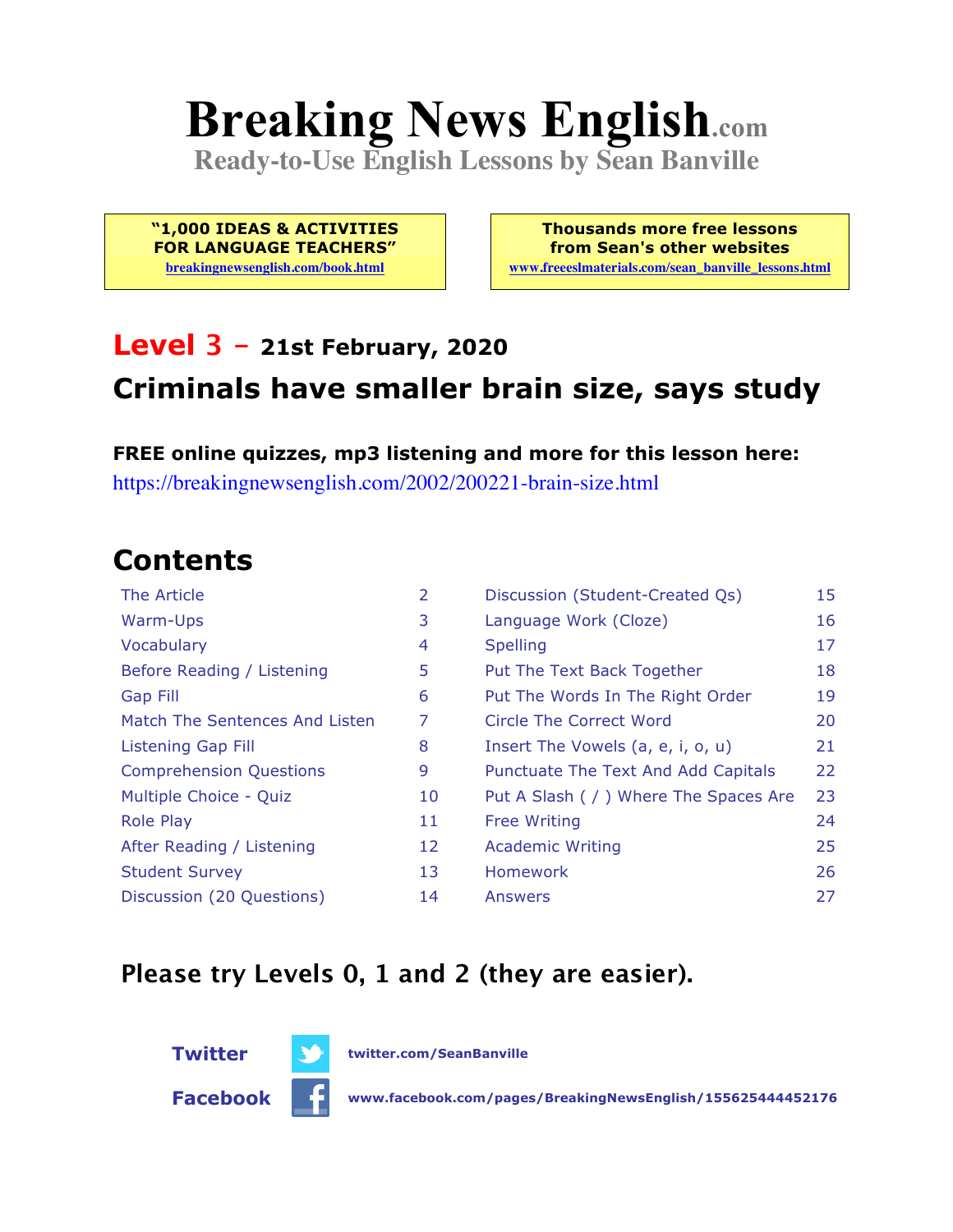### **THE ARTICLE**

From https://breakingnewsenglish.com/2002/200221-brain-size.html

A new study has found that antisocial people are more likely to have smaller areas of their brain. Researchers said criminals' brains had a different structure to the brains of people who followed the law. The study is published in the journal "Lancet Psychiatry". Researchers used data from 672 people born in 1972-73. They looked at records of the people's antisocial behaviour between the ages of seven and 26. At the age 45, the researchers scanned the people's brains. Eighty of the people had a history of criminal and antisocial behaviour from being early teenagers. Researchers found that the areas of the brain linked to emotions, motivation and behaviour control were smaller in the longterm criminals' brains.

Professor Terrie Moffitt, a co-author of the research, said the research could help doctors understand what is behind long-term antisocial behaviour. She said the antisocial people in the study may have behaved badly because of their brain structure. She said: "They are actually operating under some [disability] at the level of the brain." She added that because of this, we needed to care for these people in a kinder way. Lead author Dr Christina Carlisi said: "Differences in brain structure might make it difficult for people to develop social skills. This may prevent them from engaging in antisocial behaviour. These people could benefit from more support throughout their lives."

Sources: https://www.**theguardian.com**/science/2020/feb/17/long-term-offenders-have-different-brainstructure-study-says https://**medicalxpress.com**/news/2020-02-life-course-persistent-antisocial-behaviour-differencesbrain.html https://www.**thelancet.com**/journals/lanpsy/article/PIIS2215-0366(20)30002-X/fulltext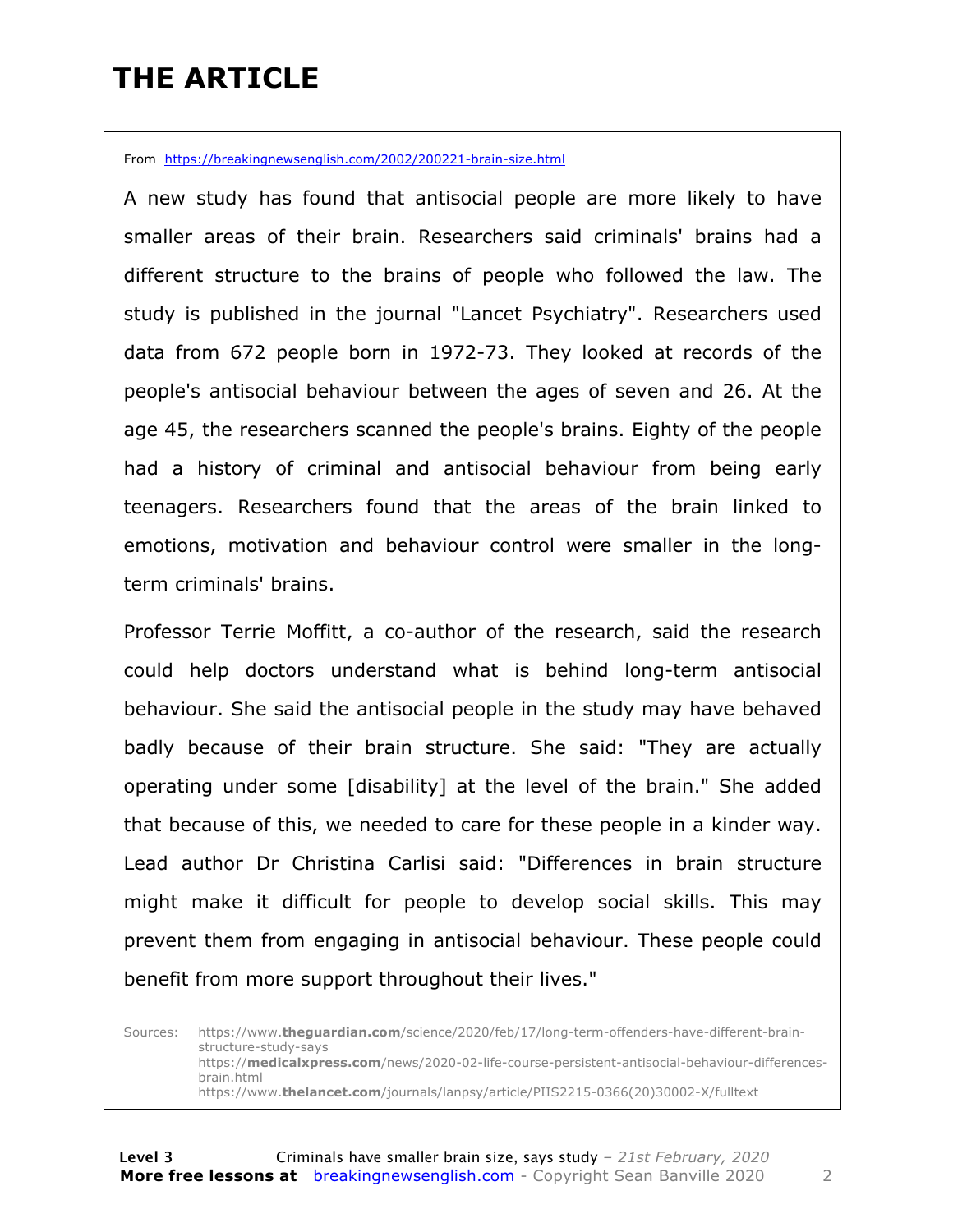#### **WARM-UPS**

**1. BRAIN SIZE:** Students walk around the class and talk to other students about brain size. Change partners often and share your findings.

**2. CHAT:** In pairs / groups, talk about these topics or words from the article. What will the article say about them? What can you say about these words and your life?

study / antisocial / brain / journal / researcher / history / criminal / emotion / control / author / doctor / behaviour / disability / level / structure / care / kinder / social skills

Have a chat about the topics you liked. Change topics and partners frequently.

**3. SCHOOL:** Students A strongly believe schoolchildren should have weekly lessons on antisocial behaviour; Students B **strongly** believe this is unnecessary. Change partners again and talk about your conversations.

**4. ANTISOCIAL BEHAVIOUR:** How bad are these examples of antisocial behaviour? How can we prevent it? Complete this table with your partner(s). Change partners often and share what you wrote.

|                    | <b>How Bad?</b> | <b>What To Do?</b> |
|--------------------|-----------------|--------------------|
| Drunk in public    |                 |                    |
| Graffiti           |                 |                    |
| Littering          |                 |                    |
| Being noisy        |                 |                    |
| Shouting at people |                 |                    |
| Feet on seats      |                 |                    |

**5. LAW:** Spend one minute writing down all of the different words you associate with the word "law". Share your words with your partner(s) and talk about them. Together, put the words into different categories.

**6. THE BRAIN:** Rank these with your partner. Put the best things for the brain at the top. Change partners often and share your rankings.

- Sleep
- Reading
- Exercise
- Chocolate
- Puzzles
- Laughing
- Coffee
- Travelling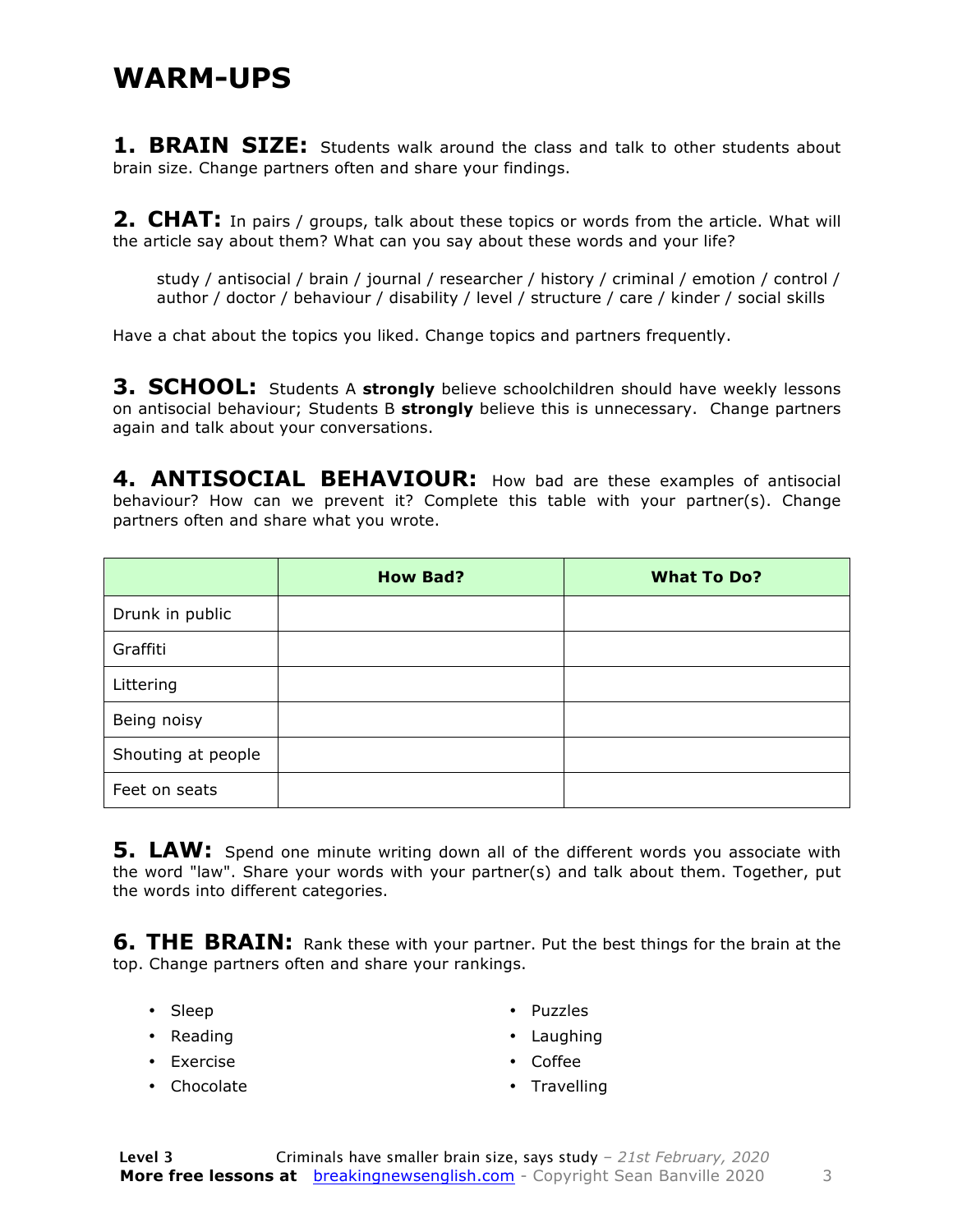#### **VOCABULARY MATCHING**

#### **Paragraph 1**

| 1.  | antisocial  | a. | A person who has broken the law.                                                                             |
|-----|-------------|----|--------------------------------------------------------------------------------------------------------------|
| 2.  | likely      | b. | Such as well might happenor be true;<br>probable.                                                            |
| 3.  | structure   | c. | Facts and statistics collected together for<br>reference or analysis.                                        |
| 4.  | data        | d. | Acting in a way that breaks laws or go<br>against accepted ways of behaviour.                                |
| 5.  | scanned     | e. | <b>The</b><br>reasons for acting<br>reason<br>or<br>or<br>behaving in a particular way.                      |
| 6.  | criminal    | f. | The arrangement of and relations between<br>the parts of something.                                          |
| 7.  | motivation  | g. | Put a surface, object, or part of the body<br>under a special light that changes into a<br>picture or image. |
|     | Paragraph 2 |    |                                                                                                              |
| 8.  | co-author   | h. | A physical or mental condition that limits a<br>person's movements, senses, or activities.                   |
| 9.  | behaved     | i. | Working.                                                                                                     |
| 10. | operating   | j. | Stop from happening.                                                                                         |
| 11. | disability  | k. | A person who wrote a book, essay, article,<br>etc. with another person or people.                            |

- 12. care and l. Conducted oneself in a specified way.
- 13. prevent m. An advantage or profit gained from something.
- 14. benefit n. What people do to look after the health and safety of someone or something.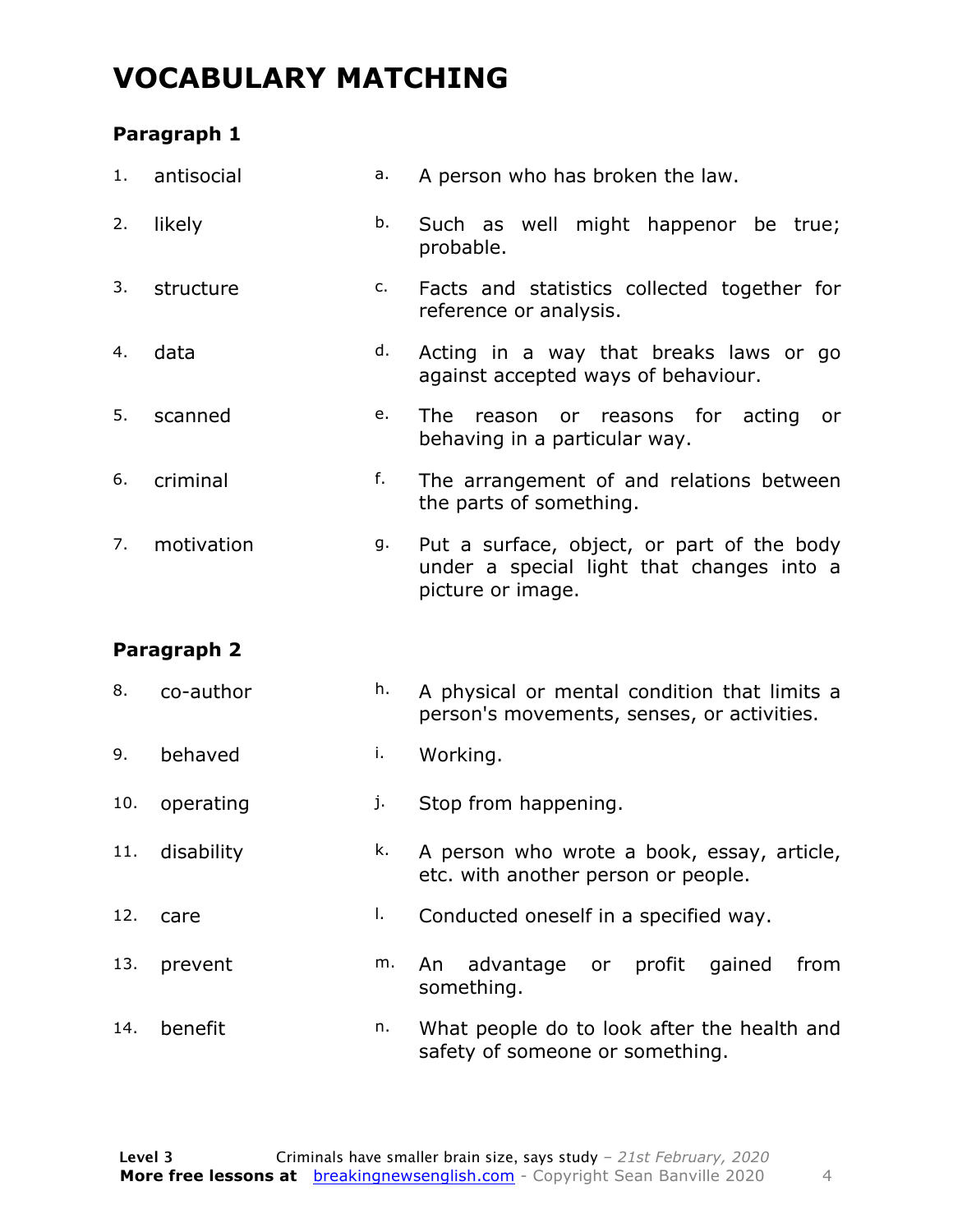### **BEFORE READING / LISTENING**

From https://breakingnewsenglish.com/2002/200221-brain-size.html

#### **1. TRUE / FALSE:** Read the headline. Guess if a-h below are true (T) or false (F).

- a. The article said antisocial people have smaller areas of the brain. **T / F**
- b. A part of the brain for people who follow the law is larger than that in criminals. **T / F**
- c. Researchers looked at the brains of 6,720 people. **T / F**
- d. Eight hundred people in the research were antisocial as teenagers. **T / F**
- e. An author said the research could help doctors. **T / F**
- f. A researcher said being antisocial might be part of a disability. **T / F**
- g. The researcher said we had to be stricter with antisocial people. **T / F**
- h. Another researcher said brain structure affects how we learn social skills. **T / F**

#### **2. SYNONYM MATCH:** (The words in **bold** are from the news article.)

- **1. study**
- **2. areas**
- **3. data**
- **4. behaviour**
- **5. linked**
- **6. help**
- **7. disability**
- **8. care**
- **9. prevent**
- **10. throughout**
- a. assist
- b. conduct
- c. impairment
- d. regions
- e. stop
- f. during
- g. connected
- h. research paper
- i. help
- j. information

**3. PHRASE MATCH:** (Sometimes more than one choice is possible.)

- 1. A new study has found that antisocial people are
- 2. the brains of people who followed
- 3. The study is published in the journal
- 4. the researchers scanned
- 5. the areas of the brain linked
- 6. understand what is behind long-term
- 7. people in the study may have behaved
- 8. care for these people in
- 9. make it difficult for people to
- 10. These people could benefit from
- a. badly
- b. "Lancet Psychiatry"
- c. develop social skills
- d. the law
- e. antisocial behaviour
- f. a kinder way
- g. more likely to
- h. to emotions
- i. more support
- j. the people's brains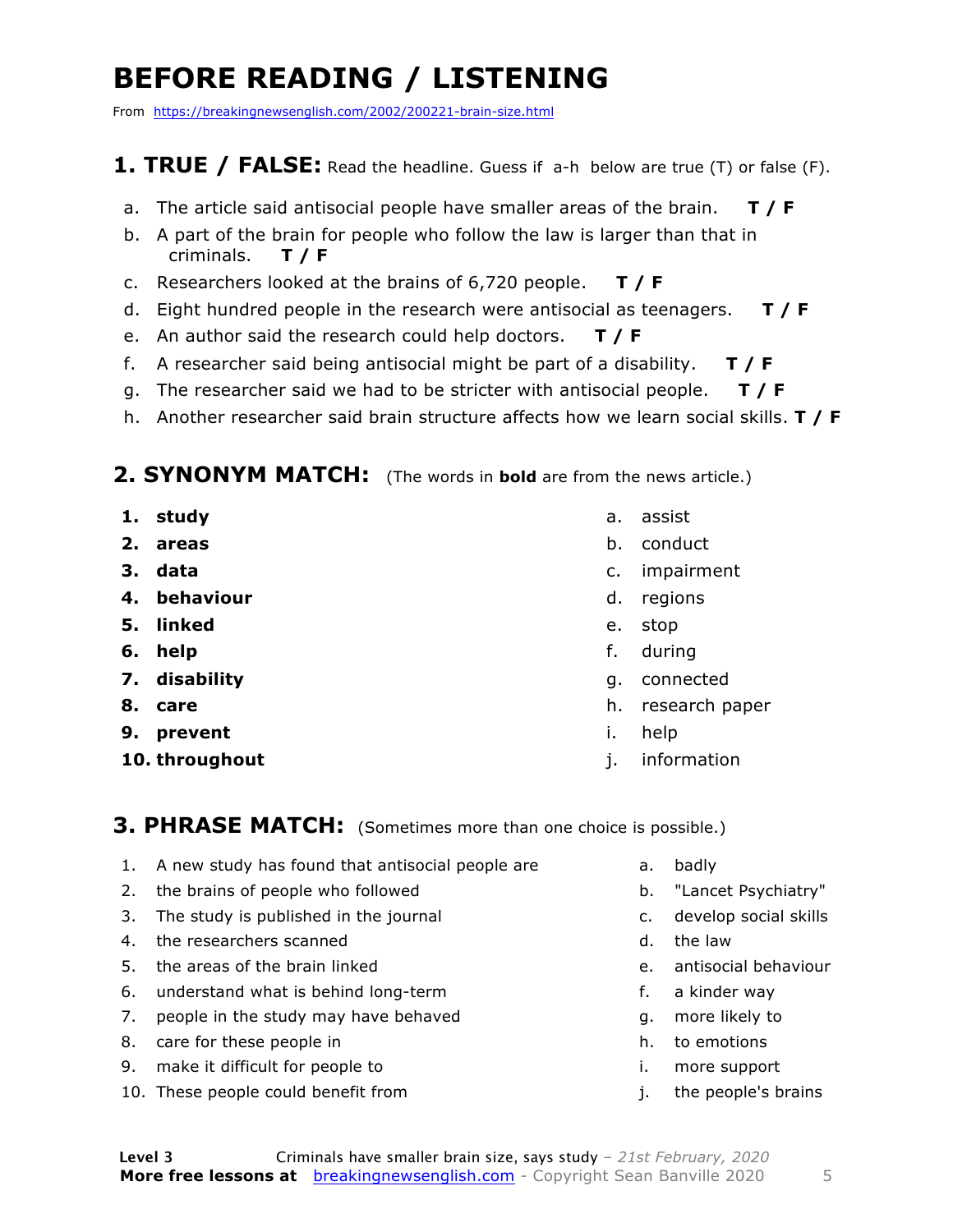### **GAP FILL**

From https://breakingnewsenglish.com/2002/200221-brain-size.html

A new study has found that antisocial people are more (1) \_\_\_\_\_\_\_\_\_\_\_\_ to have smaller areas of their brain. Researchers said criminals' brains had a different (2) \_\_\_\_\_\_\_\_\_\_\_\_ to the brains of people who followed the law. The study is published in the (3) \_\_\_\_\_\_\_\_\_\_\_\_\_ "Lancet Psychiatry". Researchers used data from 672 people born in 1972- 73. They looked at (4) \_\_\_\_\_\_\_\_\_\_\_\_\_\_ of the people's antisocial behaviour between the ages of seven and 26. At the age 45, the researchers scanned the people's brains. Eighty of the people had a (5) \_\_\_\_\_\_\_\_\_\_\_\_ of criminal and antisocial behaviour from being (6) \_\_\_\_\_\_\_\_\_\_\_\_\_\_\_ teenagers. Researchers found that the areas of the brain linked to (7) \_\_\_\_\_\_\_\_\_\_\_\_\_, motivation and behaviour (8) \_\_\_\_\_\_\_\_\_\_\_\_ were smaller in the long-term criminals' brains. *journal history likely control records emotions structure early*

Professor Terrie Moffitt, a co-author of the research, said the research could help doctors understand what is (9) long-term antisocial behaviour. She said the antisocial people in the study may have behaved (10) \_\_\_\_\_\_\_\_\_\_\_\_\_ because of their brain structure. She said: "They are actually (11) \_\_\_\_\_\_\_\_\_\_ under some [disability] at the (12) \_\_\_\_\_\_\_\_\_\_\_\_ of the brain." She added that because of this, we needed to care for these people in a kinder (13) \_\_\_\_\_\_\_\_\_\_\_\_\_\_. Lead author Dr Christina Carlisi said: "Differences in brain structure might make it difficult for people to (14) \_\_\_\_\_\_\_\_\_\_\_\_\_\_ social skills. This may prevent them from (15) \_\_\_\_\_\_\_\_\_\_\_\_ in antisocial behaviour. These people could benefit from more support (16) \_\_\_\_\_\_\_\_\_\_\_\_\_ their lives." *develop badly throughout level behind engaging way operating*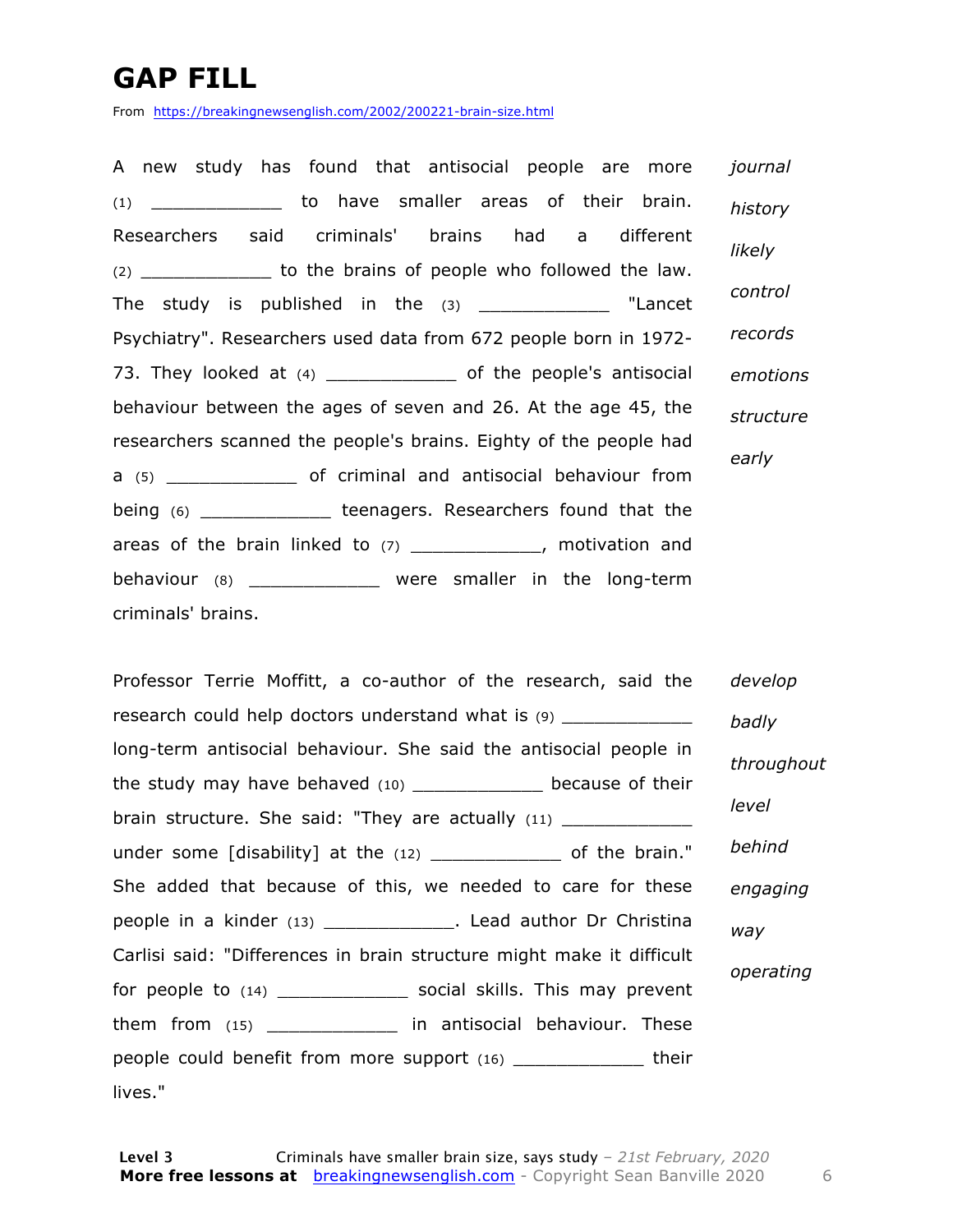#### **LISTENING – Guess the answers. Listen to check.**

From https://breakingnewsenglish.com/2002/200221-brain-size.html

| 1) found that antisocial people are more likely to have smaller _______ brain                                                 |
|-------------------------------------------------------------------------------------------------------------------------------|
| a. arenas of their<br>b. aerials of their                                                                                     |
| c. auras of their                                                                                                             |
| d. areas of their                                                                                                             |
| 2) The study is published _______ "Lancet Psychiatry"                                                                         |
| a. in the journey                                                                                                             |
| b. in the adjourned                                                                                                           |
| c. in age journal<br>d. in the journal                                                                                        |
| 3) the people had a history of criminal and antisocial behaviour ______ teenagers                                             |
| a. from being early                                                                                                           |
| b. from been early                                                                                                            |
| c. from be in early                                                                                                           |
| d. from be the early                                                                                                          |
| 4) Researchers found that the areas of the brain<br>a. linked at emotions                                                     |
| b. linked to emotions                                                                                                         |
| c. linked two emotions                                                                                                        |
| d. linked too emotions                                                                                                        |
| 5) motivation and behaviour control were smaller in the long- station and behaviour control were smaller in the long- station |
| a. time criminals'<br>b. tram criminals'                                                                                      |
| c. term criminals'                                                                                                            |
| d. tern criminals'                                                                                                            |
| 6) She said the antisocial people in the study may have _______                                                               |
| a. behaved bad                                                                                                                |
| b. behaved badly<br>c. behaved baddie                                                                                         |
| d. behaved boldly                                                                                                             |
| 7) They are actually operating under some disability at the ______ brain                                                      |
| a. rival of the                                                                                                               |
| b. rebel of the                                                                                                               |
| c. level of the                                                                                                               |
| d. revel of the<br>8) Differences in brain structure might make it difficult for people _______ skills                        |
| a. to develops social                                                                                                         |
| b. to develop social                                                                                                          |
| c. to developed social                                                                                                        |
| d. to developing social                                                                                                       |
| 9) This may prevent them from engaging ______ behaviour<br>a. in antisocial                                                   |
| b. in antisocially                                                                                                            |
| c. in anti socialise                                                                                                          |
| d. in anti so shall                                                                                                           |
| 10) These people could benefit from more support _______                                                                      |
| a. thorough out their lives                                                                                                   |

- b. though out their lives
- c. trough out their lives
- d. throughout their lives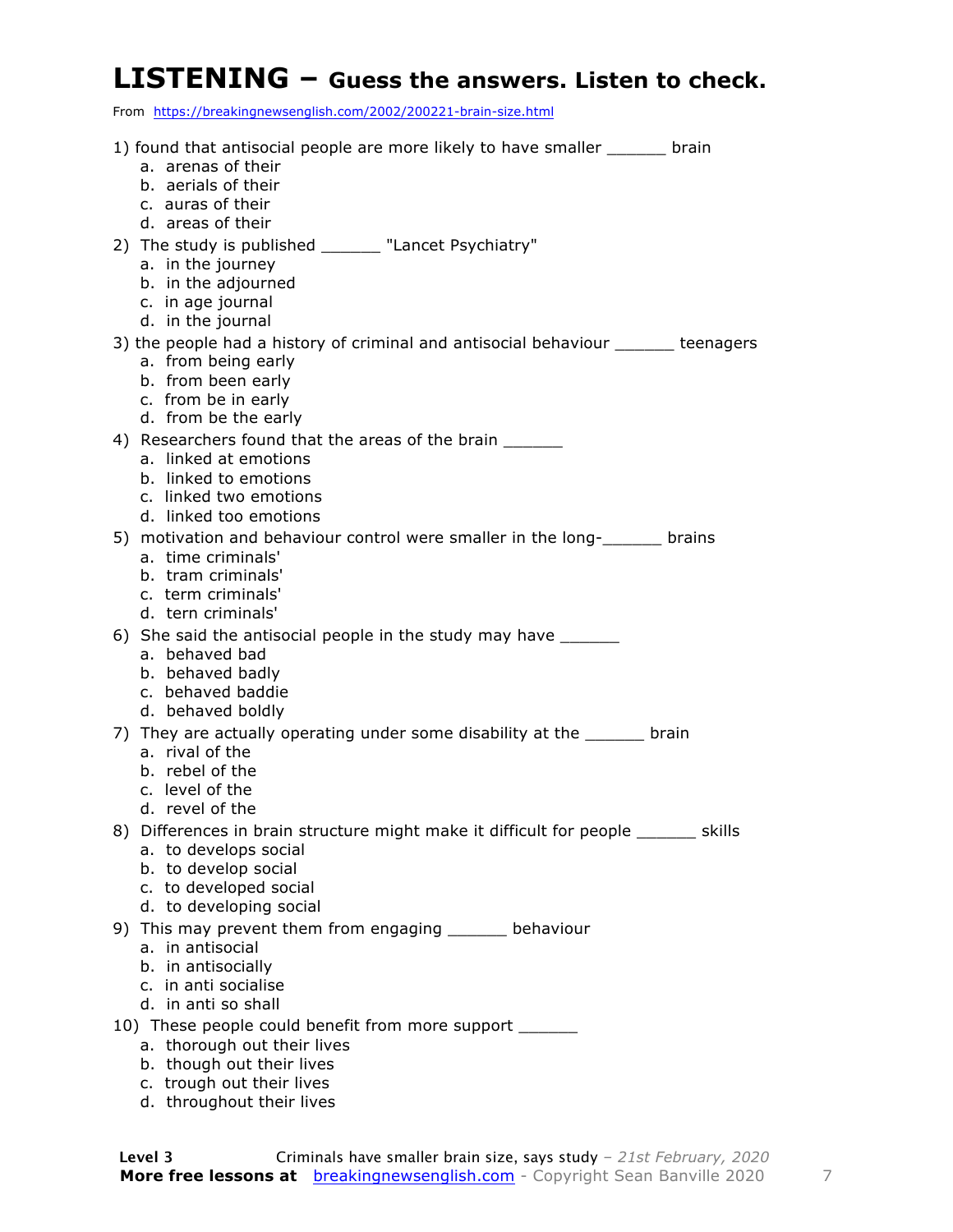#### **LISTENING – Listen and fill in the gaps**

From https://breakingnewsenglish.com/2002/200221-brain-size.html

A new study has found that antisocial people are  $(1)$ have smaller areas of their brain. Researchers said criminals' brains had a different  $(2)$  \_\_\_\_\_\_\_\_\_\_\_\_\_\_\_\_\_\_\_\_\_\_\_\_\_\_\_ brains of people who followed the law. The study is (3) \_\_\_\_\_\_\_\_\_\_\_\_\_\_\_\_\_\_\_ journal "Lancet Psychiatry". Researchers used data from 672 people born in 1972-73. They looked (4) **the people's antisocial behaviour between the** ages of seven and 26. At the age 45, the researchers scanned the people's brains. Eighty of the people had (5) \_\_\_\_\_\_\_\_\_\_\_\_\_\_\_\_\_\_\_\_\_\_ criminal and antisocial behaviour from being early teenagers. Researchers found that the areas of the brain linked to emotions, motivation and behaviour (6) \_\_\_\_\_\_\_\_\_\_\_\_\_\_\_\_\_\_\_ in the long-term criminals' brains.

Professor Terrie Moffitt, a co-author (7) \_\_\_\_\_\_\_\_\_\_\_\_\_\_\_\_\_\_\_\_\_\_\_, said the research could help doctors understand what is behind long-term antisocial behaviour. She said the  $(8)$  \_\_\_\_\_\_\_\_\_\_\_\_\_\_\_\_\_\_\_\_\_\_\_\_\_\_ the study may have behaved badly because of their brain structure. She said: "They (9) \_\_\_\_\_\_\_\_\_\_\_\_\_\_\_\_\_\_\_ under some [disability] at the level of the brain." She added that because of this, we needed (10) \_\_\_\_\_\_\_\_\_\_\_\_\_\_\_\_\_\_\_ these people in a kinder way. Lead author Dr Christina Carlisi said: "Differences in brain structure might make it difficult for people to (11) \_\_\_\_\_\_\_\_\_\_\_\_\_\_\_\_\_\_\_\_\_\_\_\_. This may prevent them from engaging in antisocial behaviour. These people (12) \_\_\_\_\_\_\_\_\_\_\_\_\_\_\_\_\_\_\_\_\_\_ more support throughout their lives."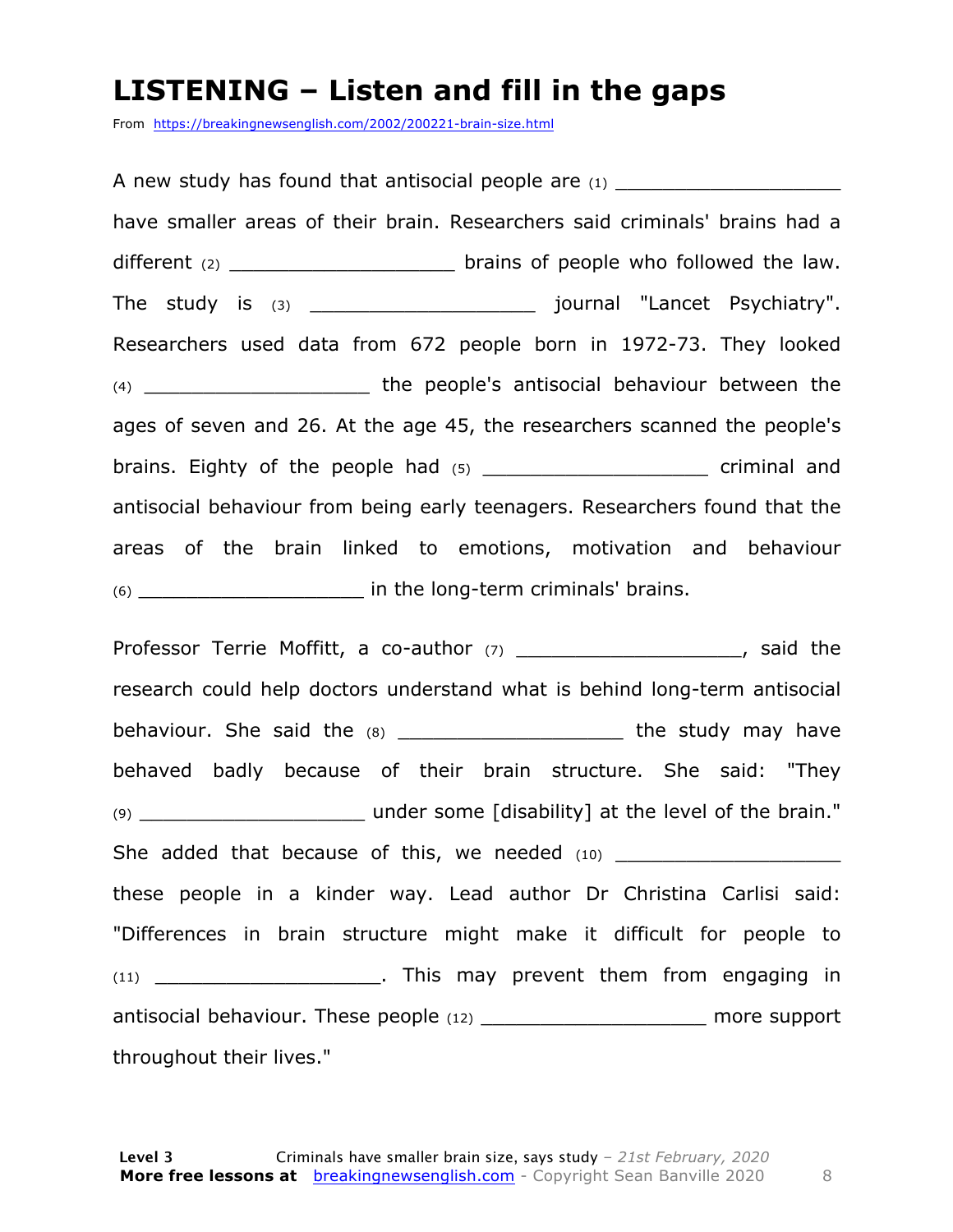### **COMPREHENSION QUESTIONS**

From https://breakingnewsenglish.com/2002/200221-brain-size.html

- 1. What do the brains of antisocial people have that is different?
- 2. What is "Lancet Psychiatry"?
- 3. Researchers looked at records of people's antisocial behavior from as early as what age?
- 4. How many of the people in a test were antisocial as teenagers?
- 5. What kind of criminals had smaller areas of the brain linked to emotions?
- 6. Who is Terrie Moffitt?
- 7. How might antisocial people behave because of brain structure?
- 8. In what way did a doctor say we must treat antisocial people?
- 9. What might it be more difficult for antisocial people to develop?
- 10. For how long might antisocial people benefit from more support?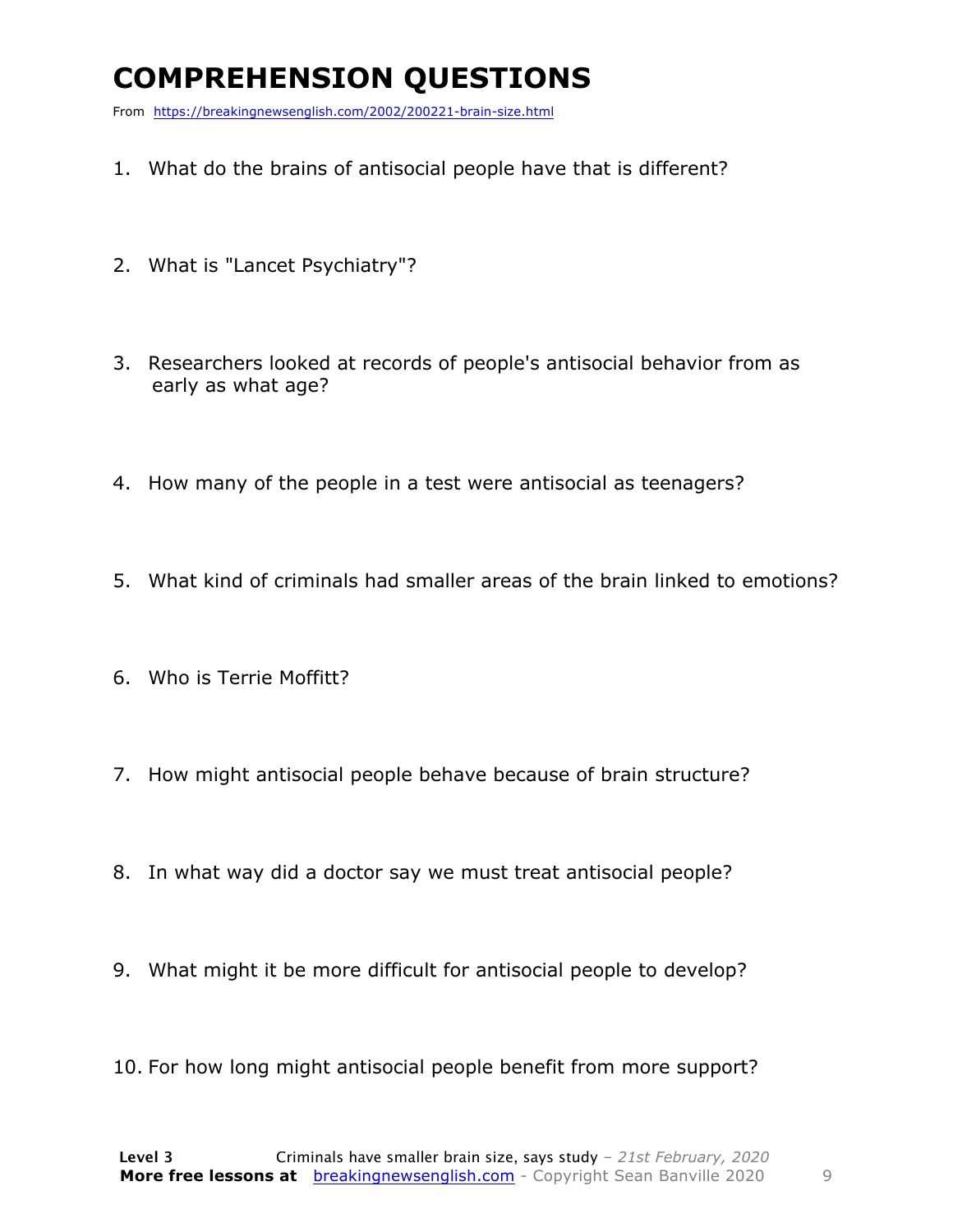### **MULTIPLE CHOICE - QUIZ**

From https://breakingnewsenglish.com/2002/200221-brain-size.html

| 1) What do the brains of antisocial<br>people have that is different?<br>a) fat<br>b) structure<br>c) muscle<br>d) disease<br>2) What is "Lancet Psychiatry"?<br>a) a brain disease<br>b) a TV show<br>c) a doctors' club<br>d) a journal                     | 6) Who is Terrie Moffitt?<br>a) a professor<br>b) a victim<br>c) a criminal<br>d) a bully                                                               |
|---------------------------------------------------------------------------------------------------------------------------------------------------------------------------------------------------------------------------------------------------------------|---------------------------------------------------------------------------------------------------------------------------------------------------------|
|                                                                                                                                                                                                                                                               | 7) How might antisocial people<br>behave because of brain structure?<br>a) violently<br>b) noisily<br>c) badly<br>d) well                               |
| 3) Researchers looked at records of<br>people's antisocial behavior from as<br>early as what age?<br>a) five<br>b) six<br>c) seven<br>d) eight<br>4) How many of the people in a test<br>were antisocial as teenagers?<br>a) eighty<br>b) seventy<br>c) sixty | 8) In what way did a doctor say must<br>we treat antisocial people?<br>a) in a kinder way<br>b) more strictly<br>c) in a professional way<br>d) quickly |
|                                                                                                                                                                                                                                                               | 9) What might it be more difficult for<br>antisocial people to develop?<br>a) a brain disease<br>b) friends<br>c) a criminal record<br>d) social skills |
| d) fifty<br>5) What kind of criminals had<br>smaller areas of the brain linked to<br>emotions?<br>a) murderers<br>b) long-term criminals<br>c) cyber-criminals<br>d) youth criminals                                                                          | 10) For how long might antisocial<br>people benefit from more support?<br>a) days<br>b) months<br>c) throughout their lives<br>d) years                 |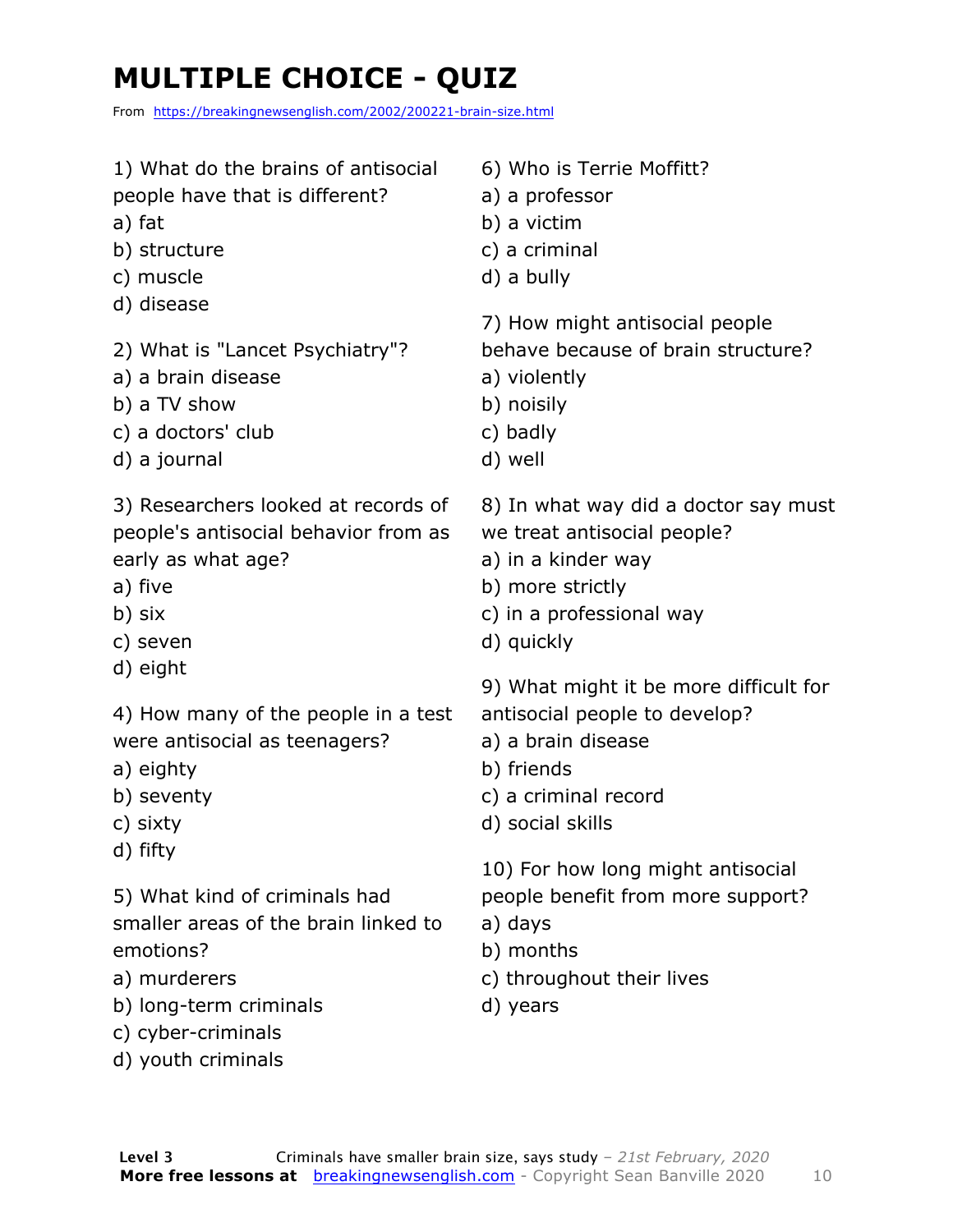### **ROLE PLAY**

From https://breakingnewsenglish.com/2002/200221-brain-size.html

#### **Role A – Sleep**

You think sleep is the best thing for the brain. Tell the others three reasons why. Tell them what is wrong with their things. Also, tell the others which is the least effective of these (and why): exercise, chocolate or travelling.

#### **Role B – Exercise**

You think exercise is the best thing for the brain. Tell the others three reasons why. Tell them what is wrong with their things. Also, tell the others which is the least effective of these (and why): sleep, chocolate or travelling.

#### **Role C – Chocolate**

You think chocolate is the best thing for the brain. Tell the others three reasons why. Tell them what is wrong with their things. Also, tell the others which is the least effective of these (and why): exercise, sleep or travelling.

#### **Role D – Travelling**

You think travelling is the best thing for the brain. Tell the others three reasons why. Tell them what is wrong with their things. Also, tell the others which is the least effective of these (and why): exercise, chocolate or sleep.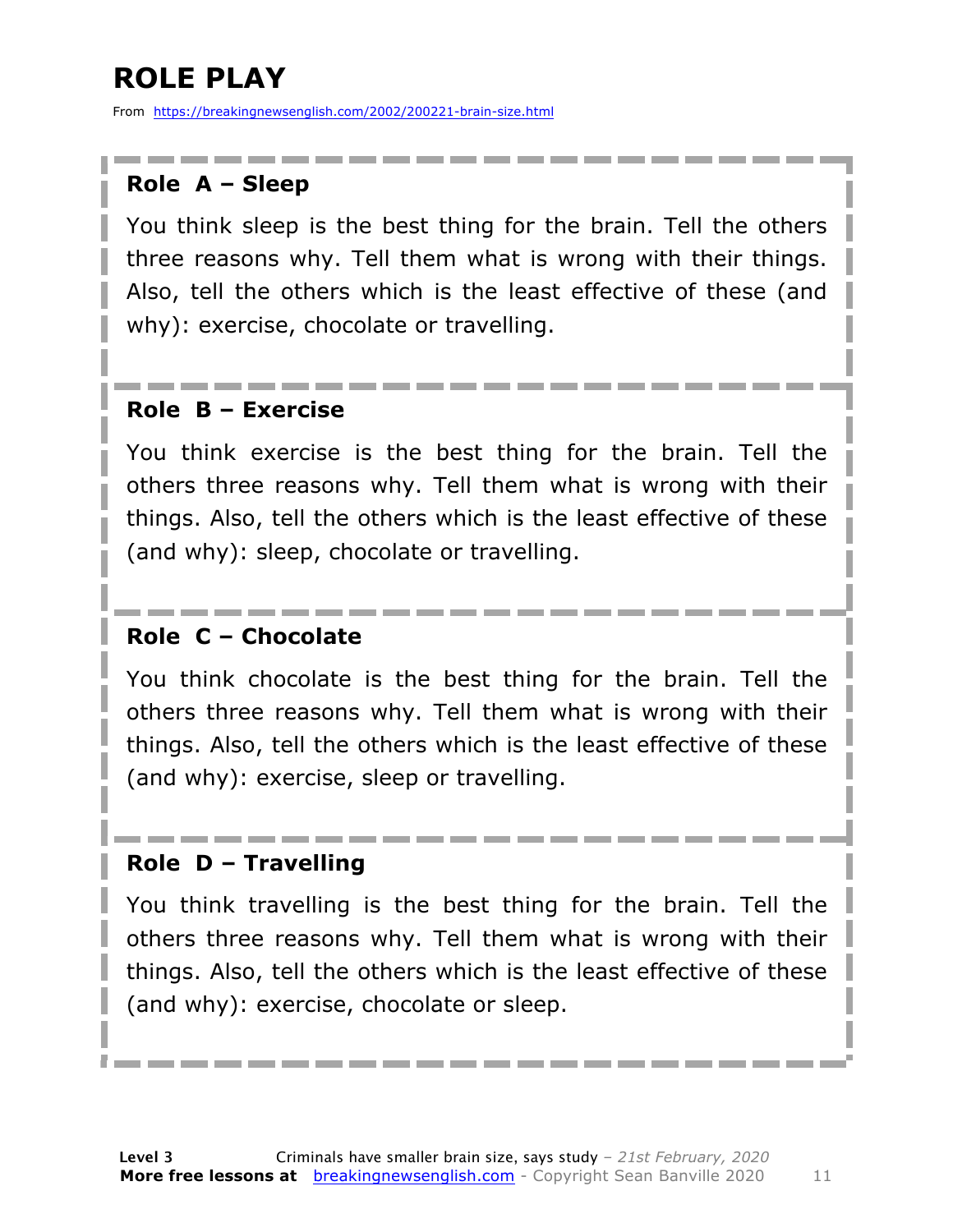## **AFTER READING / LISTENING**

From https://breakingnewsenglish.com/2002/200221-brain-size.html

**1. WORD SEARCH:** Look in your dictionary / computer to find collocates, other meanings, information, synonyms … for the words 'brain' and 'criminal'.

| brain | criminal |
|-------|----------|
|       |          |
|       |          |
|       |          |

- Share your findings with your partners.
- Make questions using the words you found.
- Ask your partner / group your questions.

**2. ARTICLE QUESTIONS:** Look back at the article and write down some questions you would like to ask the class about the text.

- Share your questions with other classmates / groups.
- Ask your partner / group your questions.

**3. GAP FILL:** In pairs / groups, compare your answers to this exercise. Check your answers. Talk about the words from the activity. Were they new, interesting, worth learning…?

**4. VOCABULARY:** Circle any words you do not understand. In groups, pool unknown words and use dictionaries to find their meanings.

**5. TEST EACH OTHER:** Look at the words below. With your partner, try to recall how they were used in the text:

| • likely<br>law<br>$\bullet$<br>• 45<br>• history<br>$\cdot$ early<br>• linked | • understand<br>• badly<br>• level<br>• kinder<br>• develop<br>• benefit |
|--------------------------------------------------------------------------------|--------------------------------------------------------------------------|
|                                                                                |                                                                          |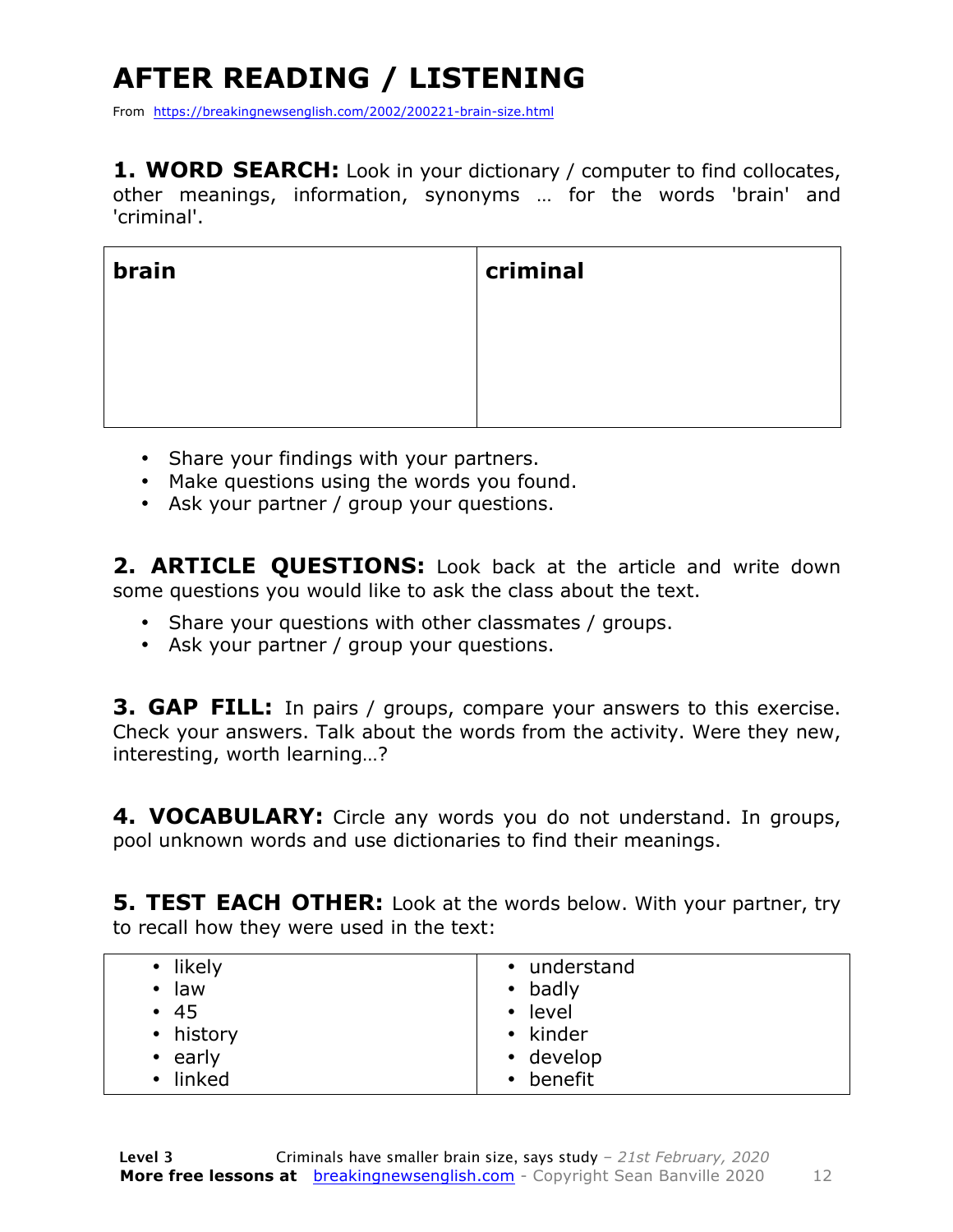### **BRAIN SIZE SURVEY**

From https://breakingnewsenglish.com/2002/200221-brain-size.html

Write five GOOD questions about brain size in the table. Do this in pairs. Each student must write the questions on his / her own paper.

When you have finished, interview other students. Write down their answers.

|      | STUDENT 1 | STUDENT 2 | STUDENT 3 |
|------|-----------|-----------|-----------|
| Q.1. |           |           |           |
| Q.2. |           |           |           |
| Q.3. |           |           |           |
| Q.4. |           |           |           |
| Q.5. |           |           |           |

- Now return to your original partner and share and talk about what you found out. Change partners often.
- Make mini-presentations to other groups on your findings.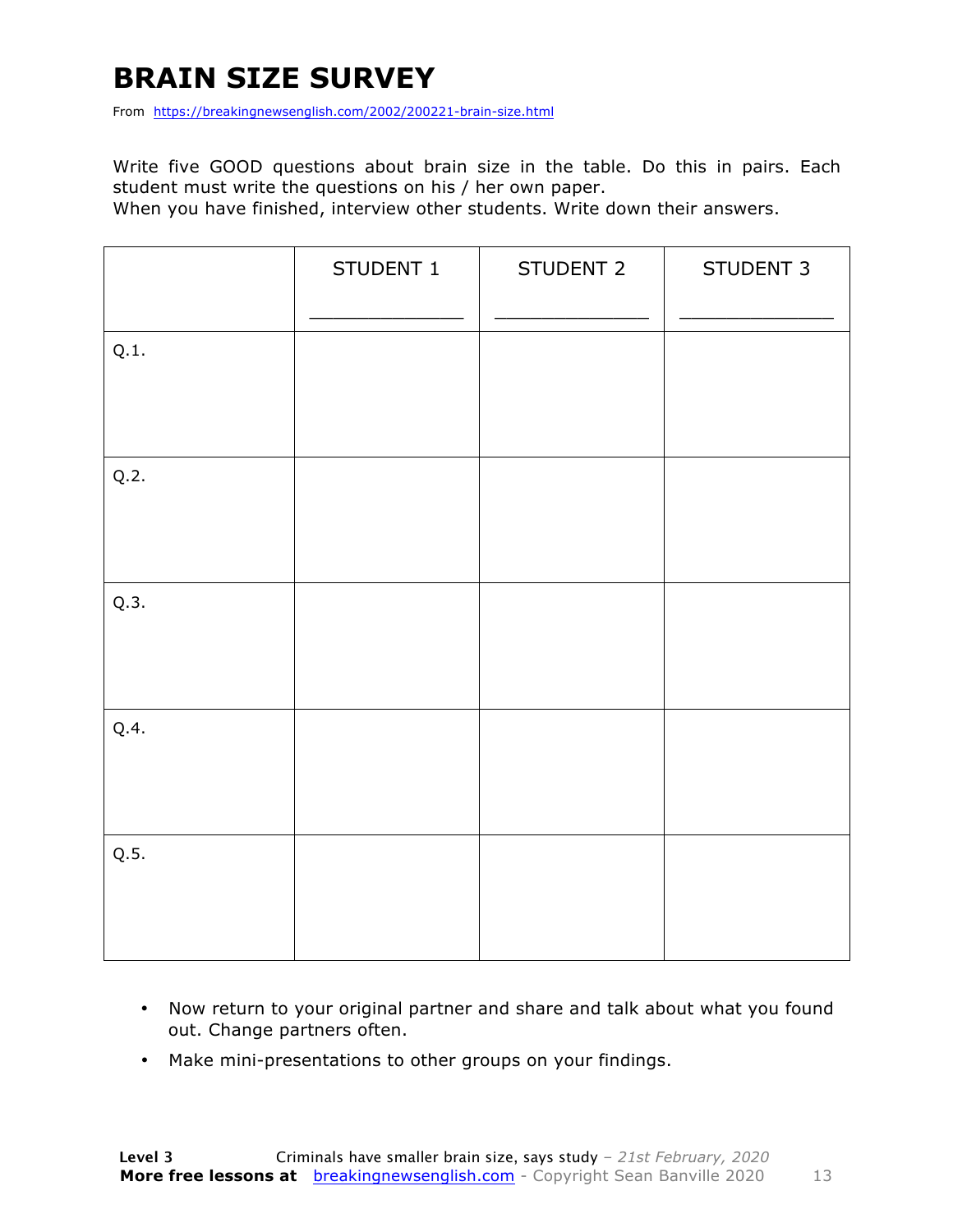### **BRAIN SIZE DISCUSSION**

STUDENT A's QUESTIONS (Do not show these to student B)

- 1. What did you think when you read the headline?
- 2. What images are in your mind when you hear the word 'brain'?
- 3. What do you think of your brain?
- 4. Do you think brain size affects behaviour?
- 5. How can we look after our brain?
- 6. How much antisocial behaviour is there in your country?
- 7. What do you think of antisocial behaviour?
- 8. Have you ever been antisocial?
- 9. Why are teenagers more likely to be antisocial?
- 10. How cane we help people who are antisocial?

*Criminals have smaller brain size, says study – 21st February, 2020* Thousands more free lessons at breakingnewsenglish.com

-----------------------------------------------------------------------------

#### **BRAIN SIZE DISCUSSION**

STUDENT B's QUESTIONS (Do not show these to student A)

- 11. Did you like reading this article? Why/not?
- 12. What do you think of when you hear the word 'criminal'?
- 13. What do you think about what you read?
- 14. What do you do when you see antisocial behaviour?
- 15. Why are some people antisocial?
- 16. Should schools teach children about antisocial behaviour?
- 17. What do you do to look after your brain?
- 18. What do you do that might harm your brain?
- 19. Do smartphones help our brain?
- 20. What questions would you like to ask the researchers?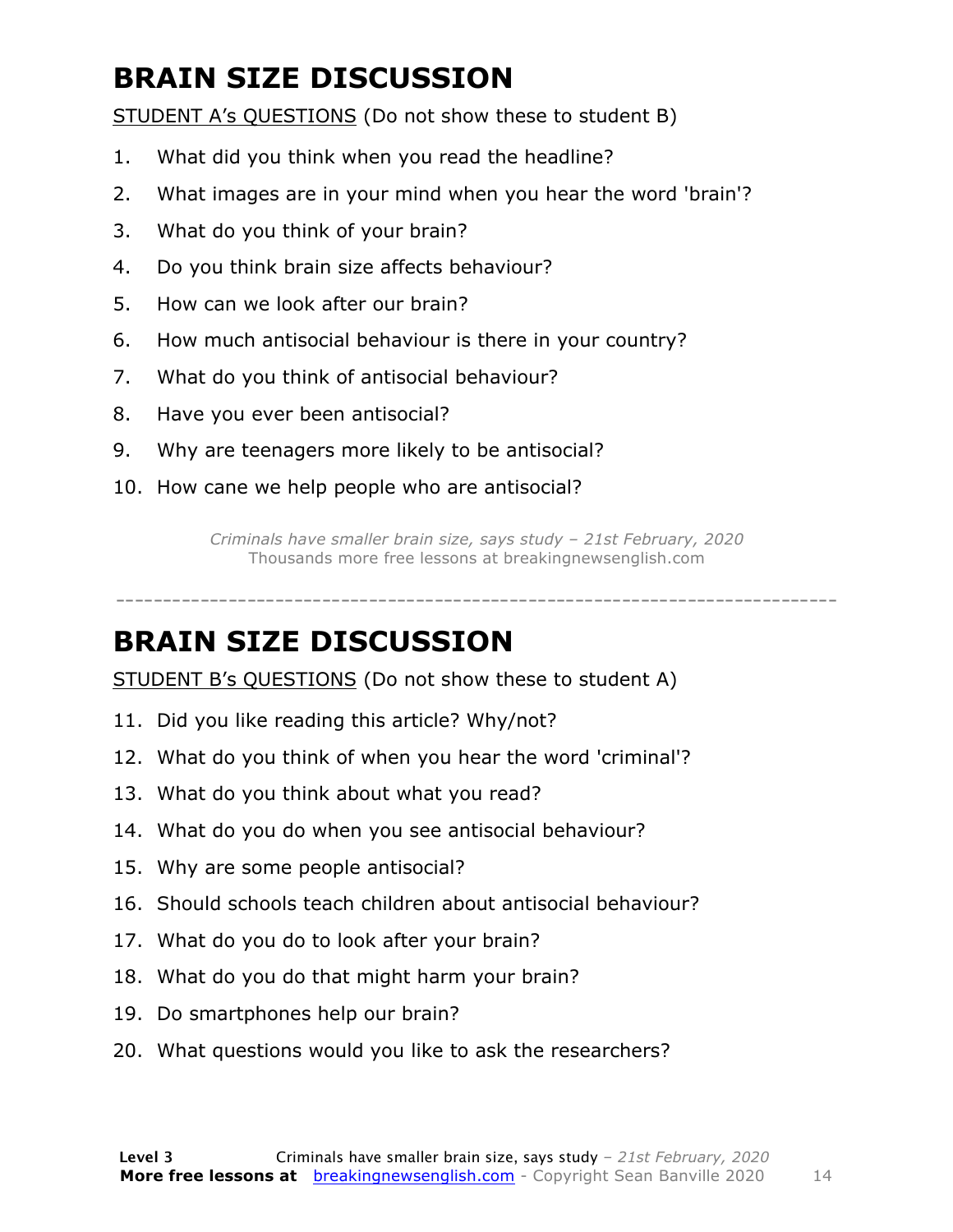### **DISCUSSION (Write your own questions)**

STUDENT A's QUESTIONS (Do not show these to student B)

| 1. |                                           |
|----|-------------------------------------------|
|    |                                           |
| 2. |                                           |
|    |                                           |
| 3. |                                           |
|    |                                           |
| 4. |                                           |
|    |                                           |
| 5. |                                           |
|    |                                           |
| 6. |                                           |
|    | Convright © breaking newsenglish com 2020 |

Copyright © breakingnewsenglish.com 2020

### **DISCUSSION (Write your own questions)**

STUDENT B's QUESTIONS (Do not show these to student A)

| 1. |                                                                                                                         |  |  |
|----|-------------------------------------------------------------------------------------------------------------------------|--|--|
|    |                                                                                                                         |  |  |
| 2. | <u> 1980 - Andrea Stationer, fransk politiker (d. 1980)</u>                                                             |  |  |
| 3. |                                                                                                                         |  |  |
|    |                                                                                                                         |  |  |
| 4. | <u> 1980 - Jan Samuel Barbara, margaret eta idazlea (h. 1980).</u>                                                      |  |  |
| 5. | <u> 1986 - Johann Stoff, deutscher Stoffen und der Stoffen und der Stoffen und der Stoffen und der Stoffen und der </u> |  |  |
|    |                                                                                                                         |  |  |
| 6. | <u> 1989 - Johann John Stone, market fan it ferskearre fan it ferskearre fan it ferskearre fan it ferskearre fan i</u>  |  |  |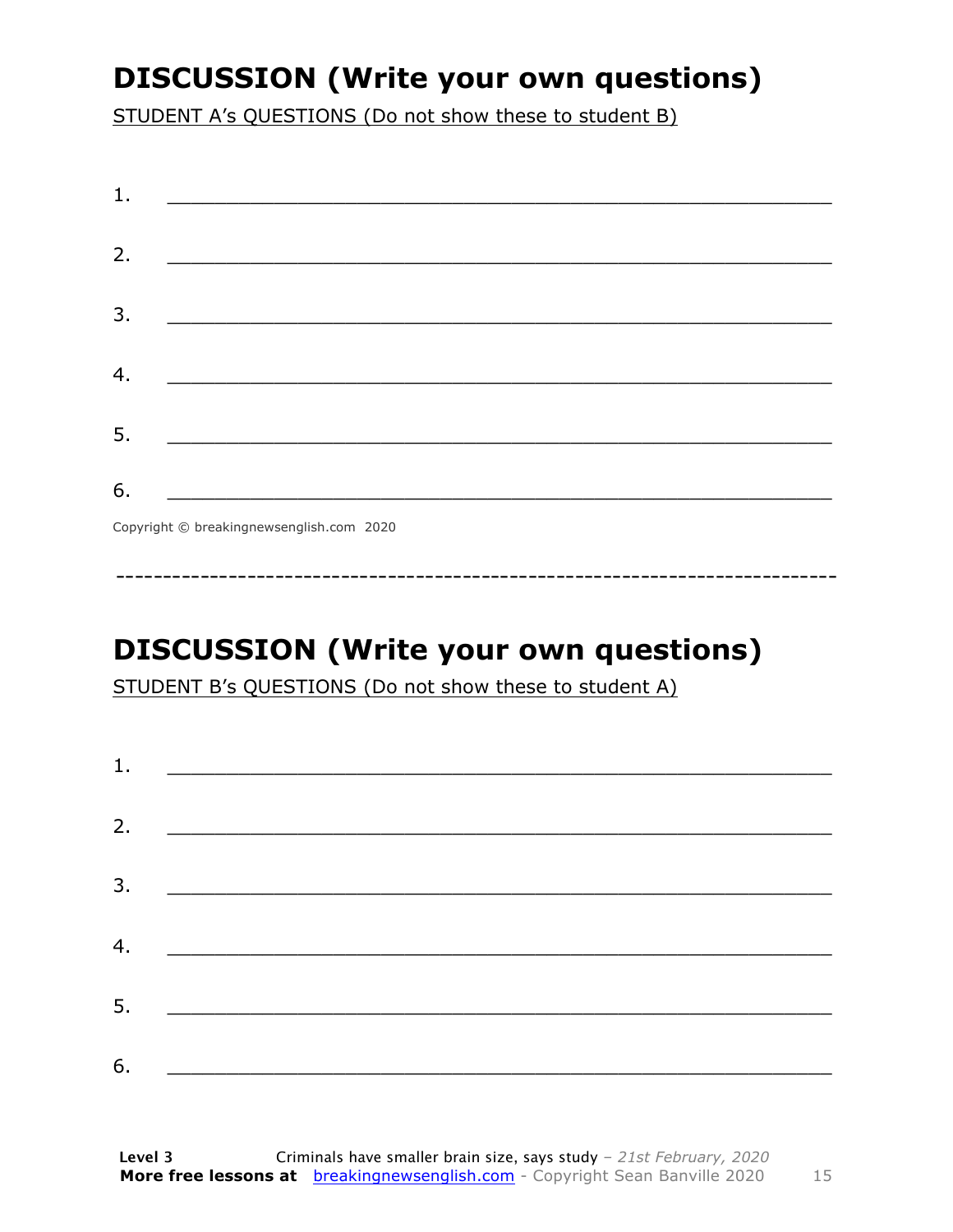### **LANGUAGE - CLOZE**

From https://breakingnewsenglish.com/2002/200221-brain-size.html

A new study has  $(1)$  that antisocial people are more likely to have smaller areas of their brain. Researchers said criminals' brains had a different structure (2) \_\_\_\_ the brains of people who followed the law. The study is published in the journal "Lancet Psychiatry". Researchers used data from 672 people (3) \_\_\_\_ in 1972-73. They looked at (4) \_\_\_\_ of the people's antisocial behaviour between the ages of seven and 26. At the age 45, the researchers  $(5)$  the people's brains. Eighty of the people had a history of criminal and antisocial behaviour from being early teenagers. Researchers found that the areas of the brain  $(6)$  sound to emotions, motivation and behaviour control were smaller in the long-term criminals' brains.

Professor Terrie Moffitt, a co-author of the research, said the research could help doctors understand (7) \_\_\_\_ is behind long-term antisocial behaviour. She said the antisocial people in the study may have behaved (8) \_\_\_\_ because of their brain structure. She said: "They are actually operating under (9) \_\_\_\_ [disability] at the level of the brain." She added that because of this, we needed to care for these people in a kinder (10) \_\_\_\_. Lead author Dr Christina Carlisi said: "Differences in brain structure might make it difficult for people to develop social skills. This may prevent them from (11) \_\_\_\_ in antisocial behaviour. These people could benefit from more support throughout their  $(12)$  ."

#### **Put the correct words from the table below in the above article.**

| 1.  | (a) | found    | (b) | discover  | (c) | discovery | (d) | finding  |
|-----|-----|----------|-----|-----------|-----|-----------|-----|----------|
| 2.  | (a) | for      | (b) | by        | (c) | to        | (d) | as       |
| 3.  | (a) | birth    | (b) | birthday  | (c) | born      | (d) | from     |
| 4.  | (a) | recorded | (b) | recording | (c) | record    | (d) | records  |
| 5.  | (a) | scammed  | (b) | scorned   | (c) | scammed   | (d) | skimmed  |
| 6.  | (a) | lined    | (b) | linked    | (c) | levelled  | (d) | lowed    |
| 7.  | (a) | what     | (b) | which     | (c) | such      | (d) | that     |
| 8.  | (a) | unwell   | (b) | badly     | (c) | goodly    | (d) | bard     |
| 9.  | (a) | many     | (b) | that      | (c) | some      | (d) | for      |
| 10. | (a) | why      | (b) | way       | (c) | wry       | (d) | whey     |
| 11. | (a) | singling | (b) | marrying  | (c) | divorcing | (d) | engaging |
| 12. | (a) | lively   | (b) | lives     | (c) | living    | (d) | liver    |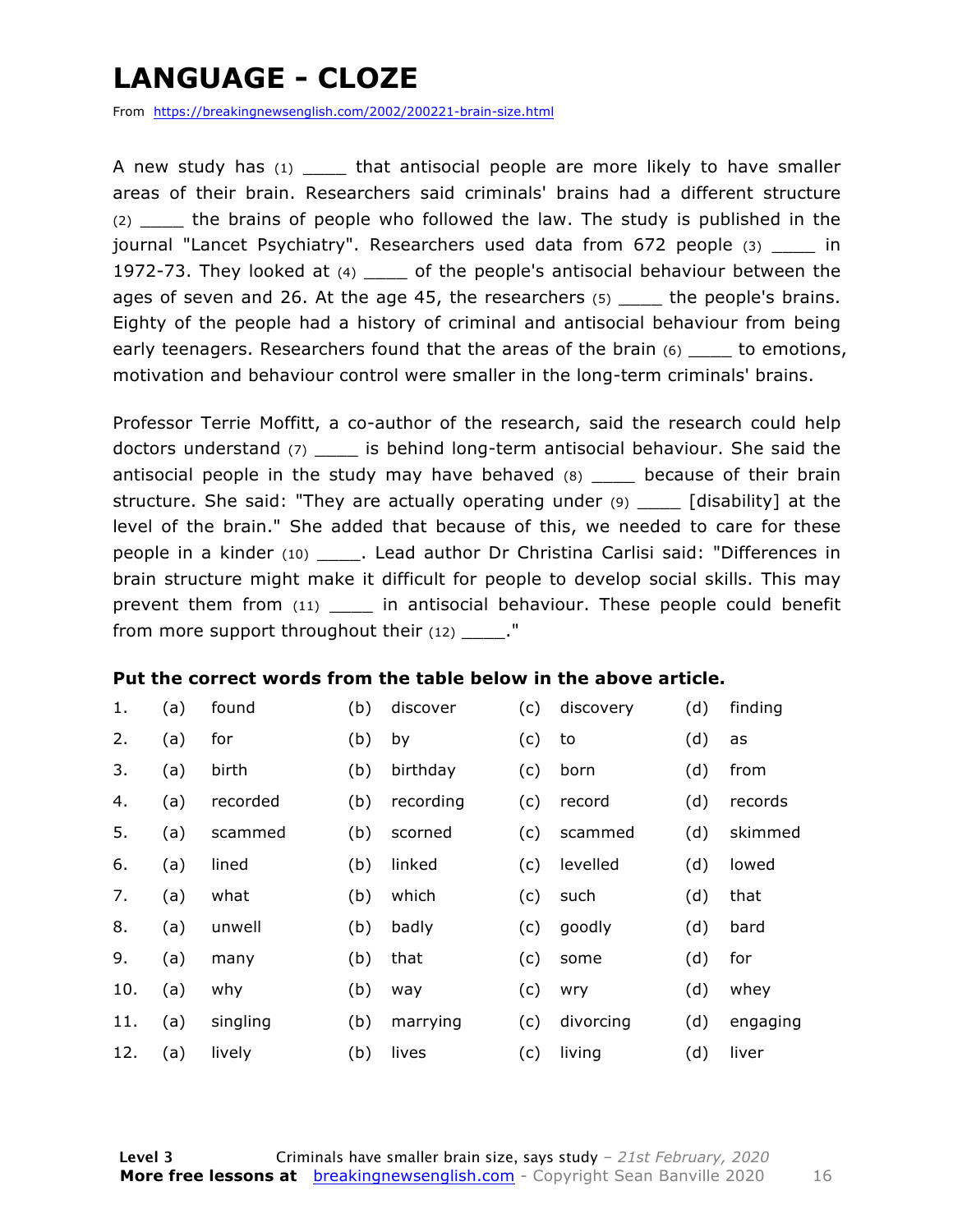### **SPELLING**

From https://breakingnewsenglish.com/2002/200221-brain-size.html

#### **Paragraph 1**

- 1. aasiocitln people
- 2. brains had a different cruertstu
- 3. The study is pesldihbu in the journal
- 4. people had a history of cmrailin and...
- 5. areas of the brain linked to onotisme
- 6. namivoitot and behaviour control

#### **Paragraph 2**

- 7. ofessorpr Terrie Moffitt
- 8. the craesehr could help doctors
- 9. operating under some ldsiyibtai
- 10. Lead otahur Dr Christina Carlisi
- 11. These people could feenbti
- 12. more rpsoupt throughout their lives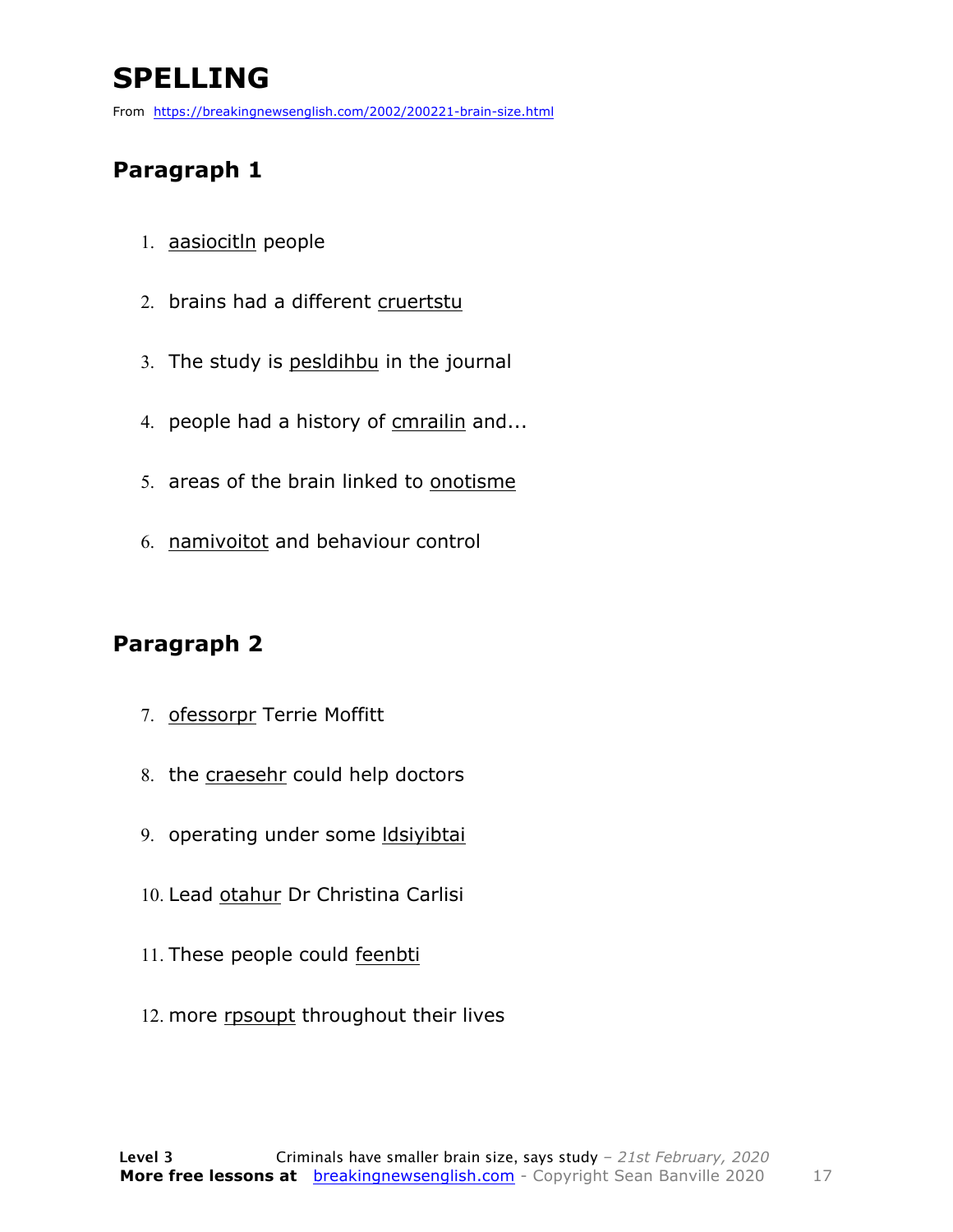### **PUT THE TEXT BACK TOGETHER**

From https://breakingnewsenglish.com/2002/200221-brain-size.html

#### **Number these lines in the correct order.**

- ( ) in the journal "Lancet Psychiatry". Researchers used data from 672 people born in 1972-73. They looked
- ( ) care for these people in a kinder way. Lead author Dr Christina Carlisi said: "Differences in brain structure might
- ( ) teenagers. Researchers found that the areas of the brain linked to emotions, motivation
- ( ) Professor Terrie Moffitt, a co-author of the research, said the research could help doctors
- ( ) and behaviour control were smaller in the long-term criminals' brains.
- ( ) operating under some [disability] at the level of the brain." She added that because of this, we needed to
- ( ) at records of the people's antisocial behaviour between the ages of seven and 26. At the age
- ( ) make it difficult for people to develop social skills. This may prevent them from engaging in antisocial
- ( ) understand what is behind long-term antisocial behaviour. She said the antisocial people in the
- ( ) brains had a different structure to the brains of people who followed the law. The study is published
- ( *1* ) A new study has found that antisocial people are more likely to have smaller areas of their brain. Researchers said criminals'
- ( ) behaviour. These people could benefit from more support throughout their lives."
- ( ) study may have behaved badly because of their brain structure. She said: "They are actually
- ( ) of 45, the researchers scanned the people's brains. Eighty of the people had a history of criminal and antisocial behaviour from being early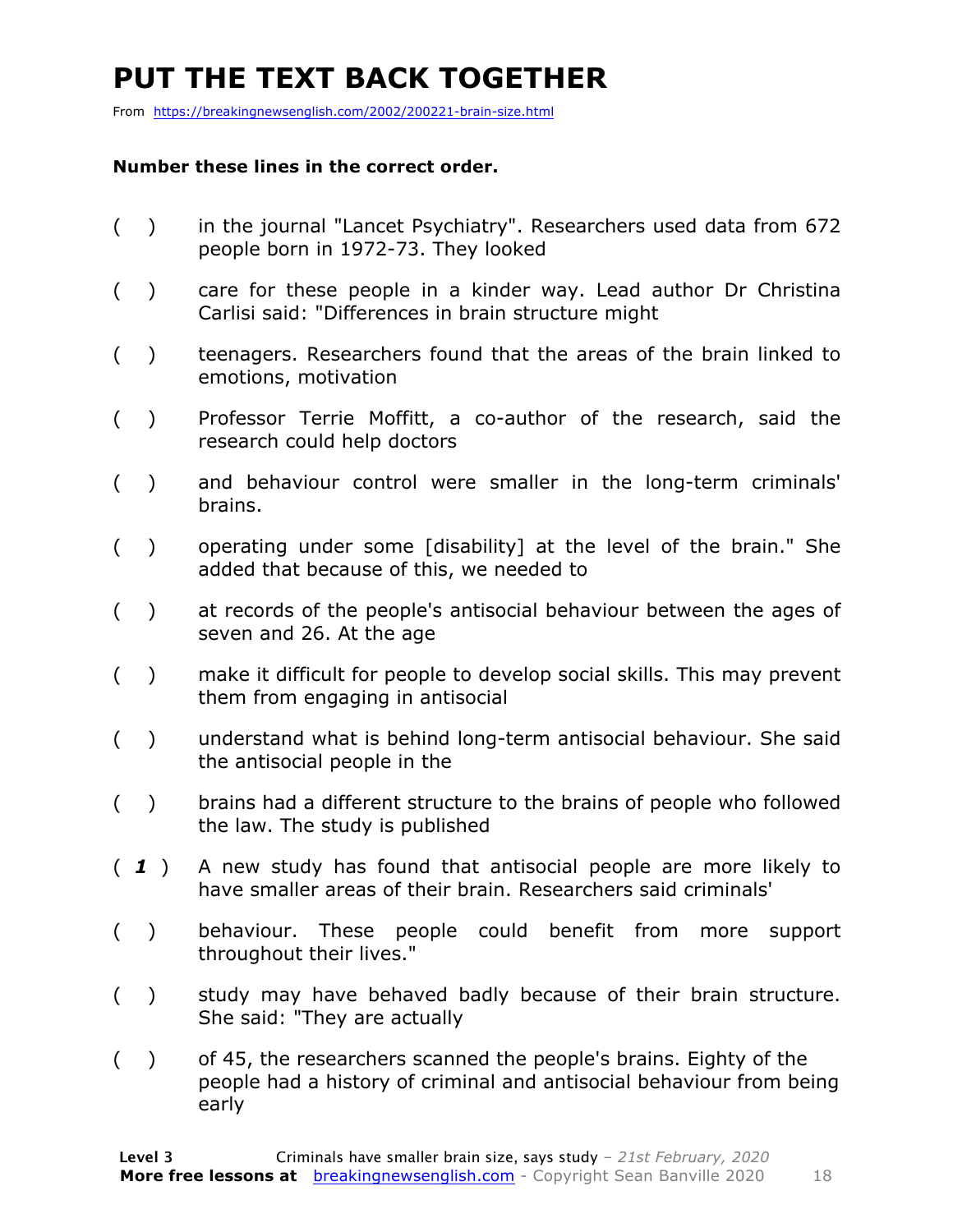#### **PUT THE WORDS IN THE RIGHT ORDER**

From https://breakingnewsenglish.com/2002/200221-brain-size.html

1. of smaller areas brain . their have to Likely

2. criminals' said a different structure . brains Researchers had

3. of at Looked antisocial behaviour . the people's records

4. the had people Eighty history . a of

5. emotions . brain The the areas linked to of

6. what antisocial is long-term behind behaviour . Understand

7. for people kinder these in a Care way .

8. make brain difficult . structure in it Differences might

9. behaviour . them Prevent engaging antisocial in from

10. lives . their more from Benefit support throughout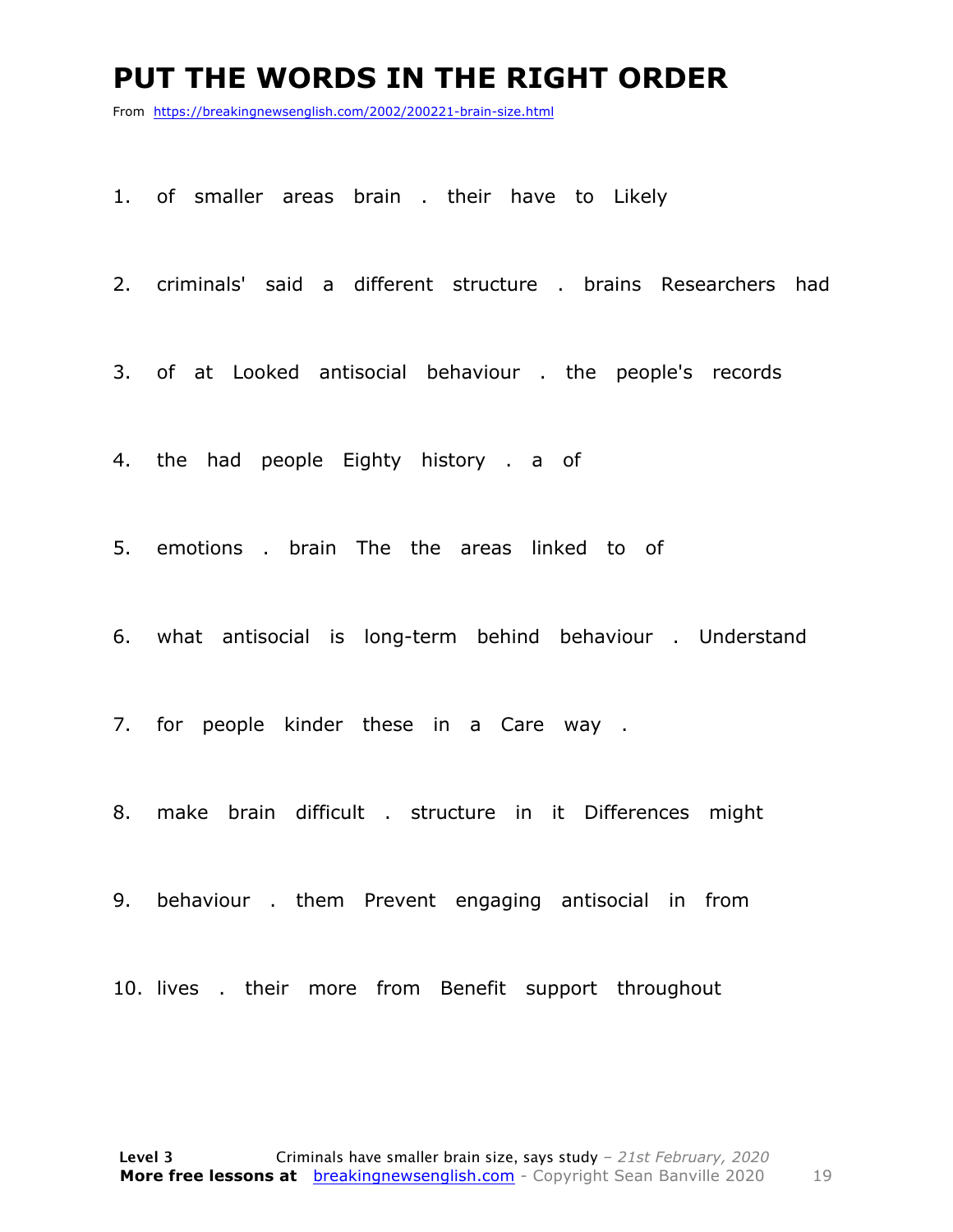### **CIRCLE THE CORRECT WORD (20 PAIRS)**

From https://breakingnewsenglish.com/2002/200221-brain-size.html

A new study has found that antisocial people are more *liked / likely* to have smaller areas of their brain. Researchers said criminals' brains had a *different / difference* structure to the brains of people who *following / followed* the law. The study is published in the *journey / journal* "Lancet Psychiatry". Researchers used *data / date* from 672 people born in 1972-73. They looked at records of the people's antisocial behaviour between the *ages / aged* of seven and 26. At the age 45, the researchers *scanned / scanning* the people's brains. Eighty of the people had a *historical / history* of criminal and antisocial behaviour from being early *teenage / teenagers*. Researchers found that the areas of the brain linked *at / to* emotions, motivation and behaviour control were smaller in the long-term criminals' brains.

Professor Terrie Moffitt, a co-author *of / off* the research, said the research could help doctors understand what is *behind / headed* long-term antisocial behaviour. She said the antisocial people *on / in* the study may have behaved *badly / bad* because of their brain structure. She said: "They are actually *operation / operating* under some [disability] at the level of the brain." She added that because of this, we needed to *care / caring* for these people in a kinder way. *Lead / Read* author Dr Christina Carlisi said: "Differences *in / on* brain structure might make it difficult for people to develop social skills. This *may / say* prevent them from engaging in antisocial behaviour. These people could benefit from more support throughout their *live / lives*."

#### **Talk about the connection between each pair of words in italics, and why the correct word is correct.**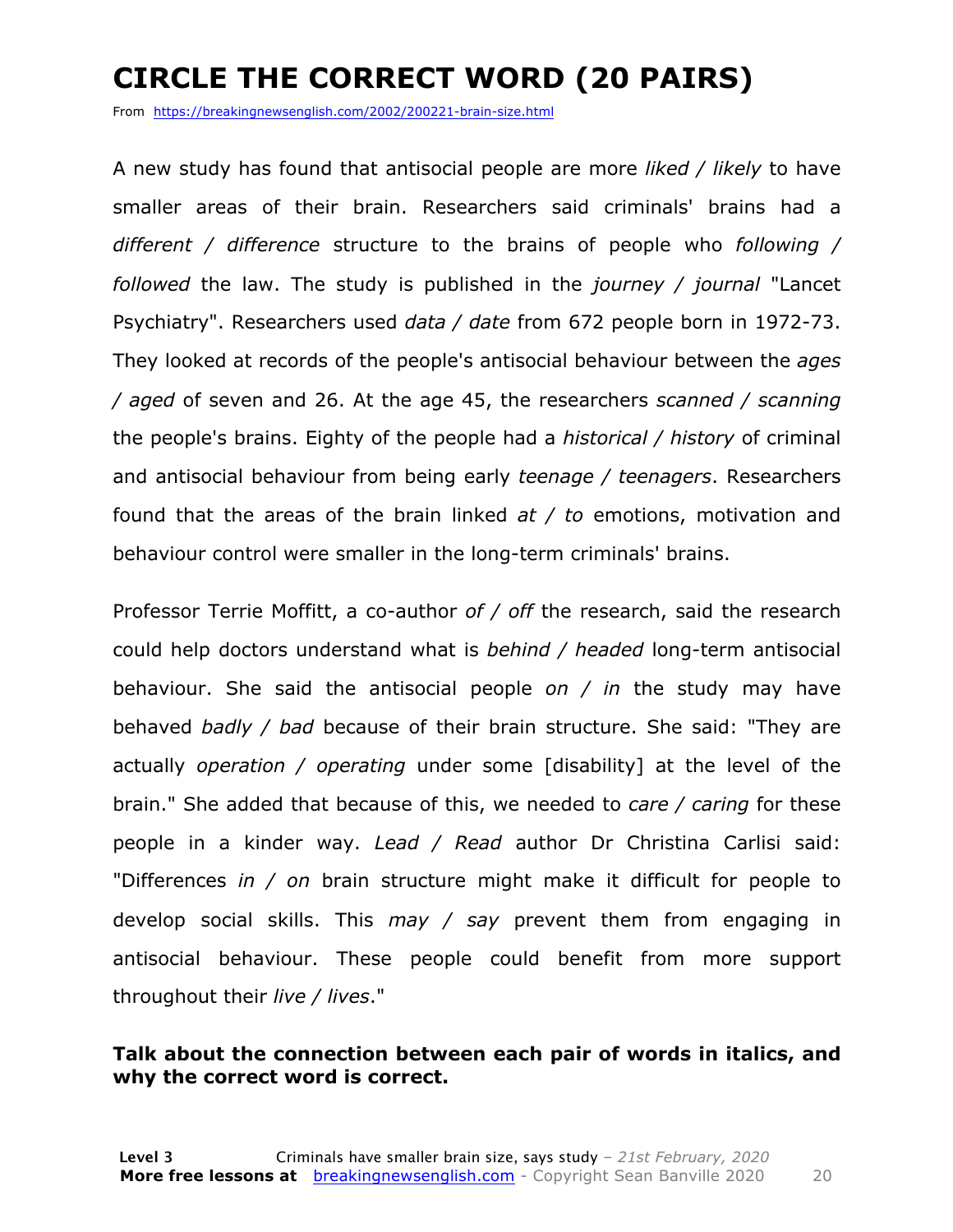### **INSERT THE VOWELS (a, e, i, o, u)**

From https://breakingnewsenglish.com/2002/200221-brain-size.html

A n\_w s t\_d y h\_s f\_ **\_** n d t h\_t \_n t\_s\_c\_ **\_** l p\_ **\_** p l\_ \_r\_ m\_r\_ l\_k\_l y t\_ h\_v\_ s m\_l l\_r \_r\_ **\_** s \_f t h\_ **\_**  r b r\_ **\_** n . R\_s\_ **\_** r c h\_r s s\_ **\_** d c r\_m\_n\_l s ' b r\_ **\_**  n s h\_d \_ d\_f f\_r\_n t s t r\_c t\_r\_ t\_ t h\_ b r\_ **\_** n s \_f p \_ **\_** p l\_ w h\_ f\_l l\_w\_d t h\_ l\_w . T h\_ s t\_d y \_s p\_b l\_s h\_d \_n t h\_ j\_ **\_** r n\_l " L\_n c\_t P s y c h\_ **\_** t r y " . R\_s\_ **\_** r c h\_r s \_s\_d d\_t\_ f r\_m 6 7 2 p\_ **\_** p l\_ b\_r n \_n 1 9 7 2 - 7 3 . T h\_y l\_ **\_** k\_d \_t r\_c\_r d s \_f t h\_ p\_ **\_** p l\_' s \_n t\_s\_c\_ **\_** l b\_h\_v\_ **\_ \_** r b\_t w\_ **\_** n t h\_  $-g$  s f svn nd 26. At th  $-g$  45, th r\_s\_ **\_** r c h\_r s s c\_n n\_d t h\_ p\_ **\_** p l\_' s b r\_ **\_** n s .  $E_g$  h t y \_f t h\_ p\_\_ p l\_ h\_d \_ h\_s t\_r y \_f c r\_m\_n\_l \_n d \_n t\_s\_c\_ **\_** l b\_h\_v\_ **\_ \_** r f r\_m b\_ **\_** n g \_ **\_** r l y t\_ **\_** n\_g\_r s . R\_s\_ **\_** r c h\_r s f\_ **\_** n d t h\_t t h\_ \_r\_ **\_** s \_f t h\_ b r\_ **\_** n l\_n k\_d t\_ \_m\_t\_ **\_** n s , m\_t\_v\_t\_ **\_** n \_n d b\_h\_v\_ **\_ \_** r c\_n t r\_l w\_r\_ s m\_l l\_r \_n t h\_ l\_n g - t\_r m c r\_m\_n\_l s ' b r\_ **\_** n s .

P r\_f\_s s\_r T\_r r\_\_ M\_f f\_t t , \_ c\_-\_\_ t h\_r \_f t h\_ r\_s\_ **\_** r c h , s\_ **\_** d t h\_ r\_s\_ **\_** r c h c\_ **\_** l d h\_l p d\_c t\_r s \_n d\_r s t \_n d w h\_t \_s b\_h\_n d l\_n g - t\_r m \_n t\_s\_c\_ **\_** l b\_h\_v\_ **\_ \_** r . S h\_ s\_ **\_** d t h\_ \_n t\_s\_c\_ **\_** l p \_ **\_** p l\_ \_n t h\_ s t\_d y m\_y h\_v\_ b\_h\_v\_d b\_d l y b\_c\_ **\_** s\_ \_f t h\_ **\_** r b r\_ **\_** n s t r\_c t\_r\_. S h\_ s\_ **\_** d : " T h\_y \_r\_ \_c t\_ **\_** l l y \_p\_r\_t\_n g \_n d\_r s\_m\_ [ d\_s\_b\_l\_t y ] \_t t h\_ l\_v\_l \_f t h\_ b r\_ **\_** n . " S h\_ \_d d\_d t h\_t b\_c\_ **\_** s\_ \_f t h\_s , w\_ n\_ **\_** d\_d t\_ c\_r\_ f\_r t h\_s\_ p\_ **\_** p l\_ \_n \_ k\_n d\_r w\_y . L\_ **\_** d \_ **\_** t h\_r , D r C h r\_s t\_n\_ C\_r l \_s\_, s\_ **\_** d : " D\_f f\_r\_n c\_s \_n b r\_ **\_** n s t r\_c t\_r\_ m\_g h t m\_k\_ \_t d\_f f\_c\_l t f\_r p\_ **\_** p l\_ t\_ d\_v\_l\_p s\_c\_ **\_** l s k\_l l s . T h\_s m\_y p r\_v\_n t t h\_m f r\_m \_n g\_g\_n g \_n \_n t\_s\_c\_ **\_** l b\_h\_v\_ **\_ \_** r . T h\_s\_ p\_ **\_** p l\_ c \_ **\_** l d b\_n\_f\_t f r\_m m\_r\_ s\_p p\_r t t h r\_ **\_** g h\_ **\_** t t h\_ **\_** r l\_v\_s . "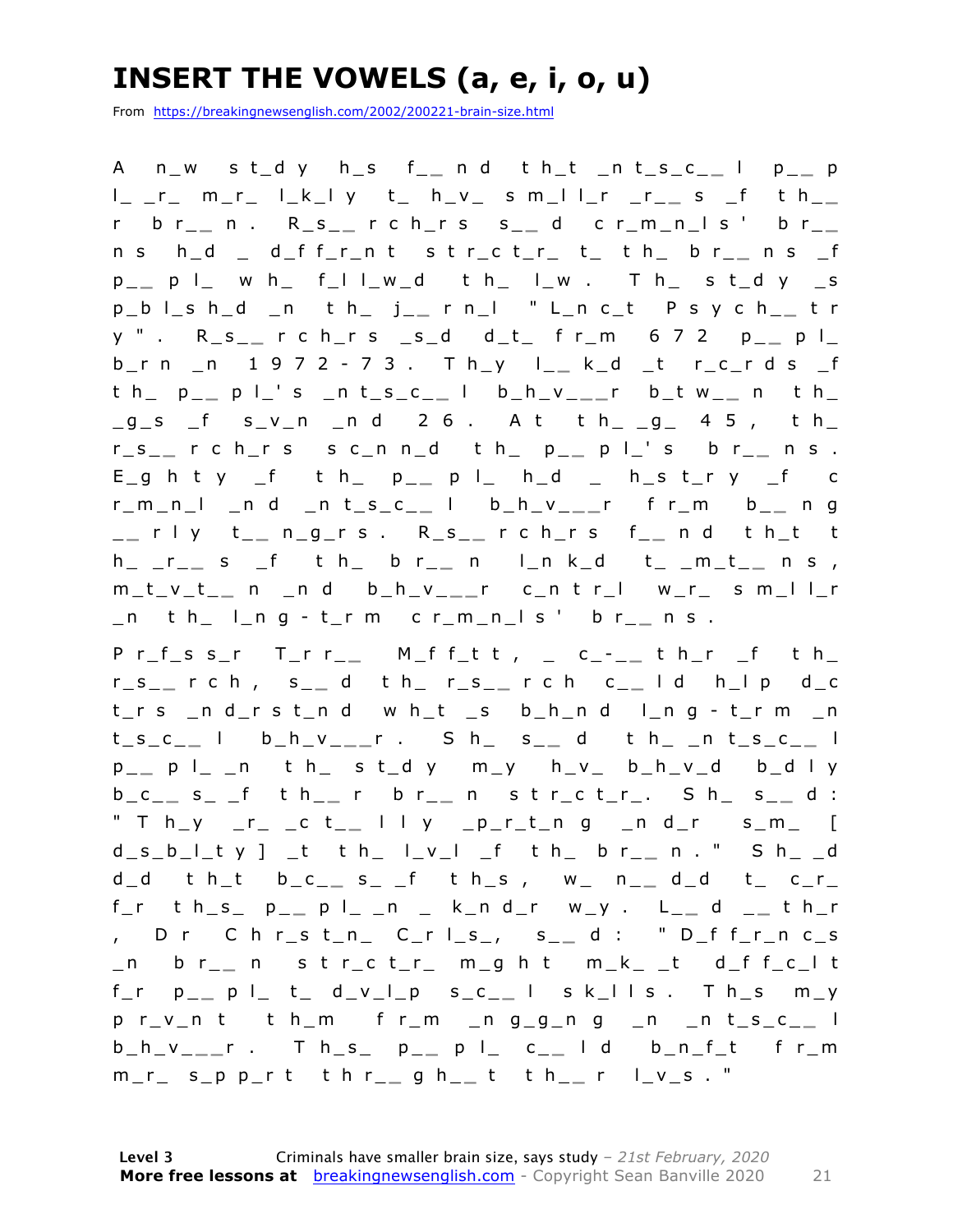#### **PUNCTUATE THE TEXT AND ADD CAPITALS**

From https://breakingnewsenglish.com/2002/200221-brain-size.html

a new study has found that antisocial people are more likely to have smaller areas of their brain researchers said criminals brains had a different structure to the brains of people who followed the law the study is published in the journal lancet psychiatry researchers used data from 672 people born in 197273 they looked at records of the peoples antisocial behaviour between the ages of seven and 26 at the age 45 the researchers scanned the peoples brains eighty of the people had a history of criminal and antisocial behaviour from being early teenagers researchers found that the areas of the brain linked to emotions motivation and behaviour control were smaller in the longterm criminals brains

professor terrie moffitt a coauthor of the research said the research could help doctors understand what is behind longterm antisocial behaviour she said the antisocial people in the study may have behaved badly because of their brain structure she said they are actually operating under some disability at the level of the brain she added that because of this we needed to care for these people in a kinder way lead author dr christina carlisi said differences in brain structure might make it difficult for people to develop social skills this may prevent them from engaging in antisocial behaviour these people could benefit from more support throughout their lives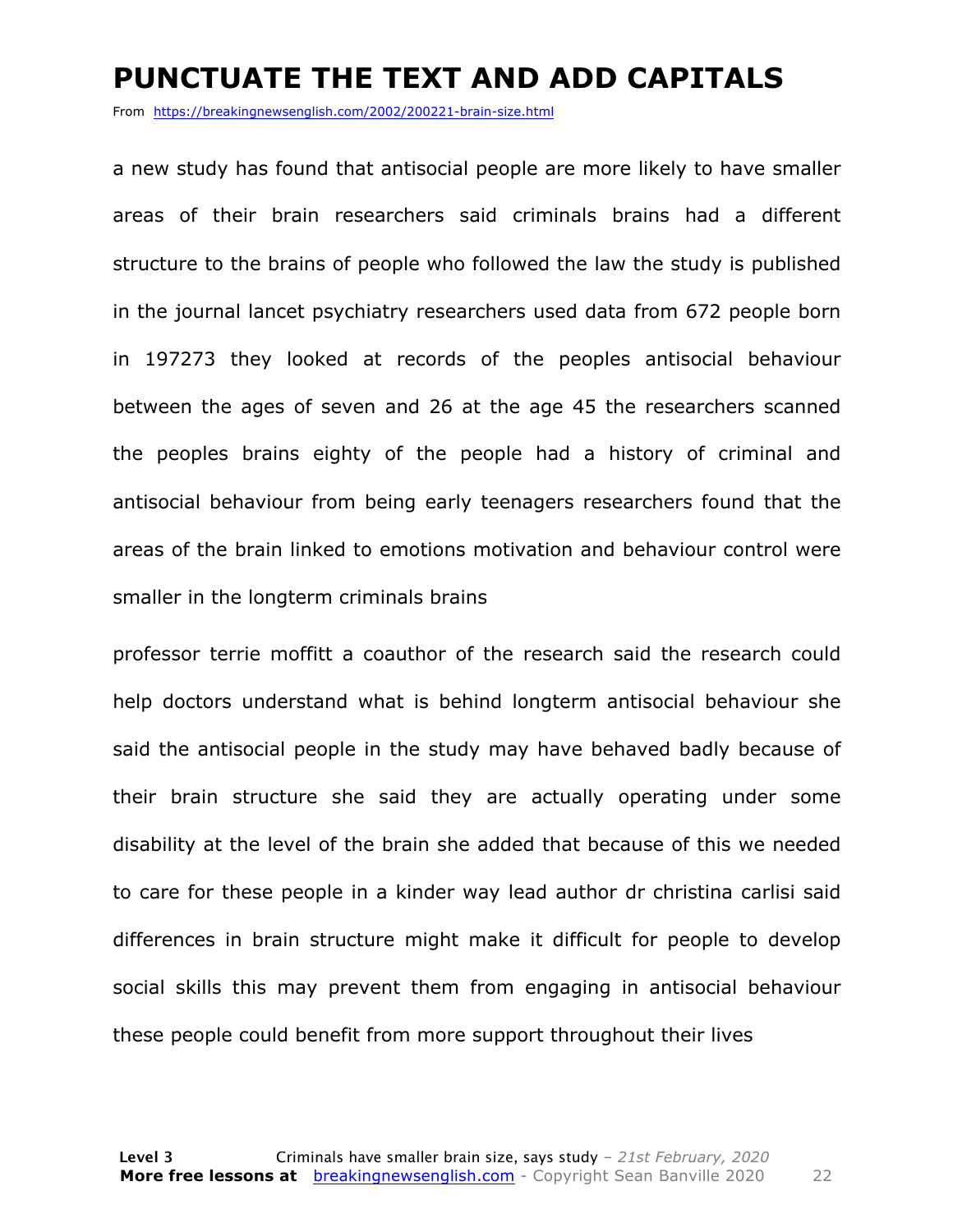## **PUT A SLASH ( / ) WHERE THE SPACES ARE**

From https://breakingnewsenglish.com/2002/200221-brain-size.html

Anewstudyhasfoundthatantisocialpeoplearemorelikelytohavesmall erareasoftheirbrain.Researcherssaidcriminals'brainshadadifferents tructuretothebrainsofpeoplewhofollowedthelaw.Thestudyispublish edinthejournal"LancetPsychiatry".Researchersuseddatafrom672pe oplebornin1972-73.Theylookedatrecordsofthepeople'santisocialb ehaviourbetweentheagesofsevenand26.Attheageof45,theresearch ersscannedthepeople'sbrains.Eightyofthepeoplehadahistoryofcrimi nalandantisocialbehaviourfrombeingearlyteenagers.Researchersfo undthattheareasofthebrainlinkedtoemotions,motivationandbehavi ourcontrolweresmallerinthelong-termcriminals'brains.ProfessorTer rieMoffitt,aco-authoroftheresearch,saidtheresearchcouldhelpdoct orsunderstandwhatisbehindlong-termantisocialbehaviour.Shesaid theantisocialpeopleinthestudymayhavebehavedbadlybecauseofthe irbrainstructure.Shesaid: "Theyareactuallyoperatingundersome[dis ability]atthelevelofthebrain."Sheaddedthatbecauseofthis,weneede dtocareforthesepeopleinakinderway.Leadauthor,DrChristinaCarlisi, said:"Differencesinbrainstructuremightmakeitdifficultforpeopletod evelopsocialskills.Thismaypreventthemfromengaginginantisocialbe haviour.Thesepeoplecouldbenefitfrommoresupportthroughouttheir lives.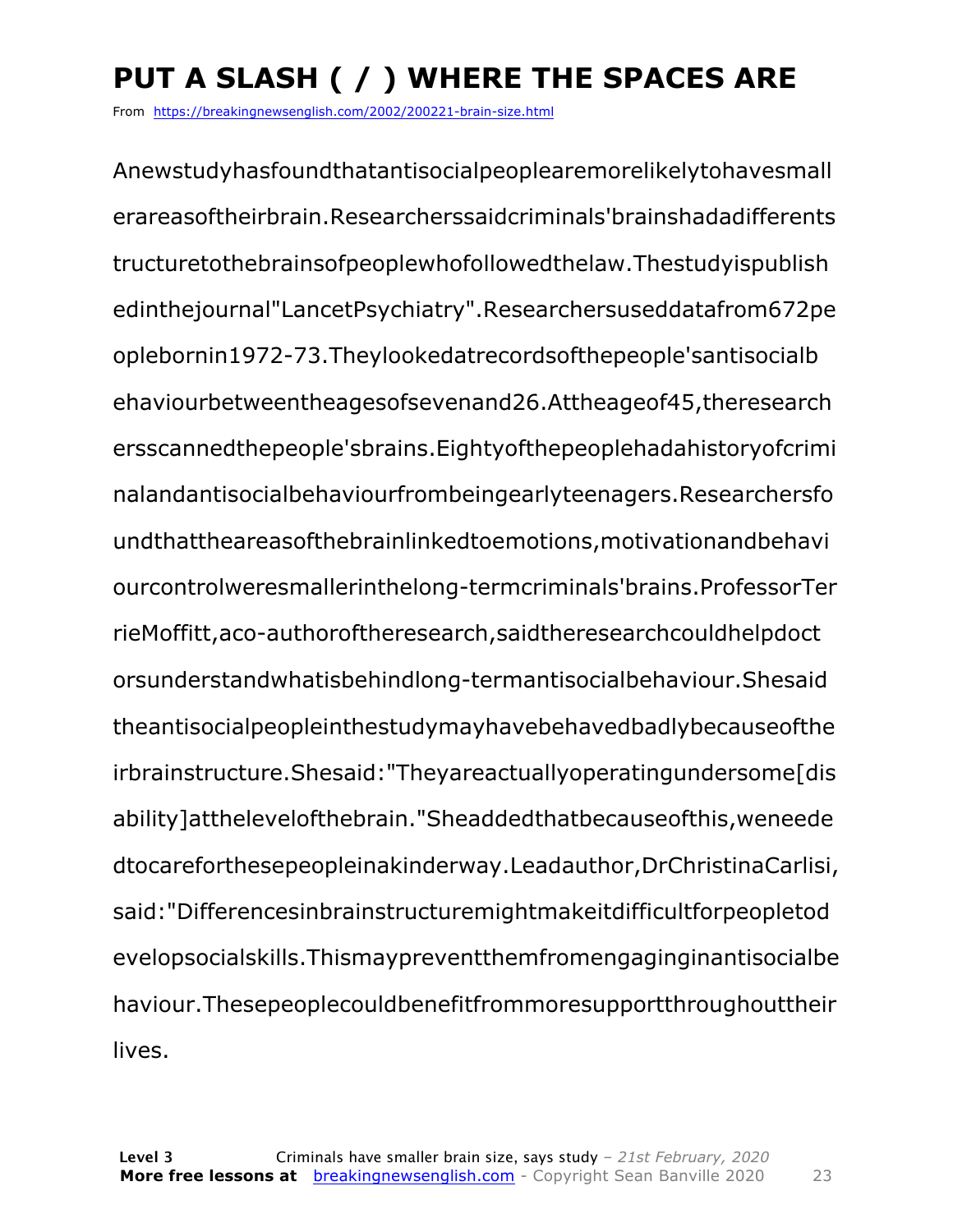### **FREE WRITING**

From https://breakingnewsenglish.com/2002/200221-brain-size.html

Write about **brain size** for 10 minutes. Comment on your partner's paper.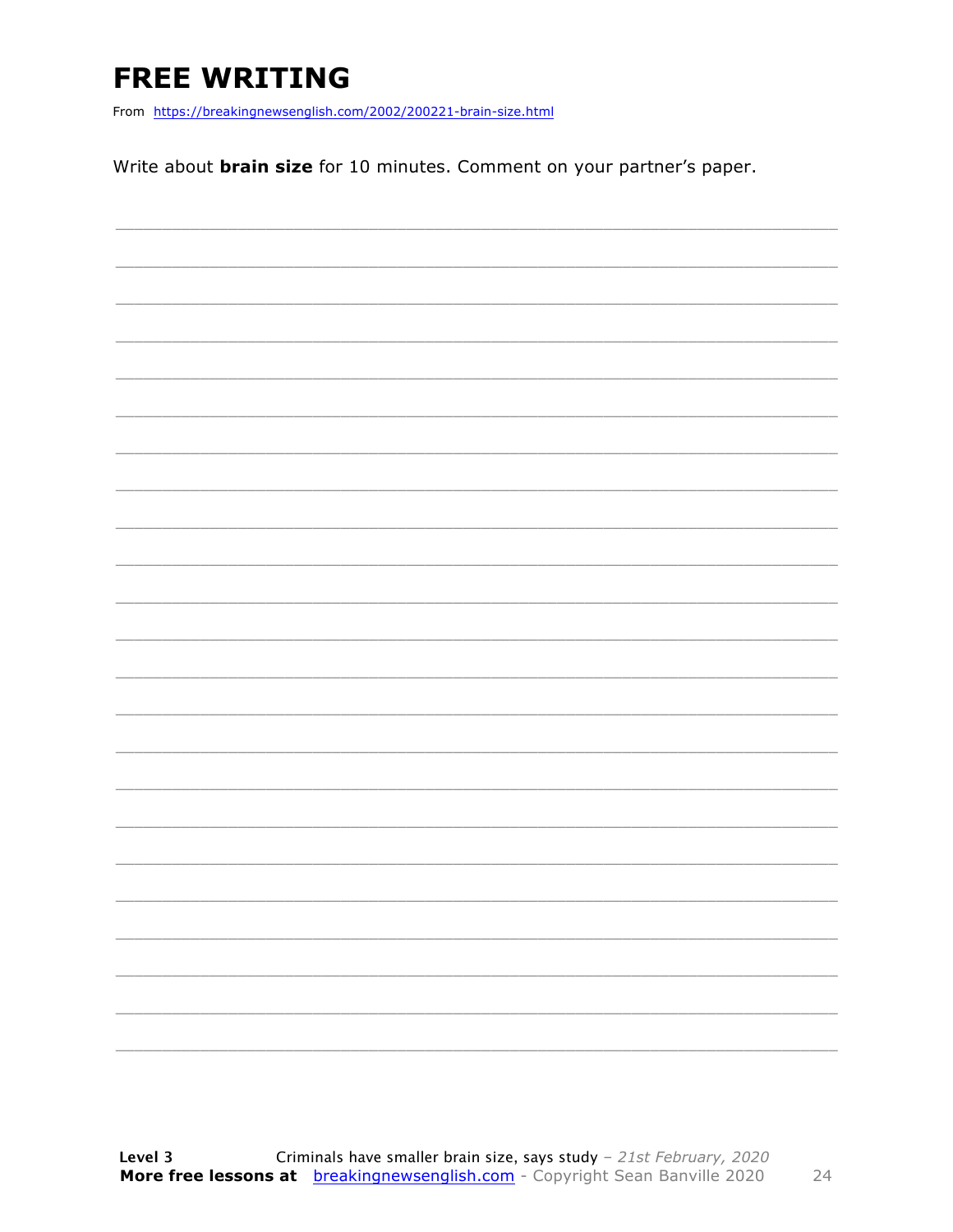### **ACADEMIC WRITING**

From https://breakingnewsenglish.com/2002/200221-brain-size.html

Doctors should check our brain size at school and give help if needed. Discuss.

|  | - |
|--|---|
|  | - |
|  |   |
|  |   |
|  |   |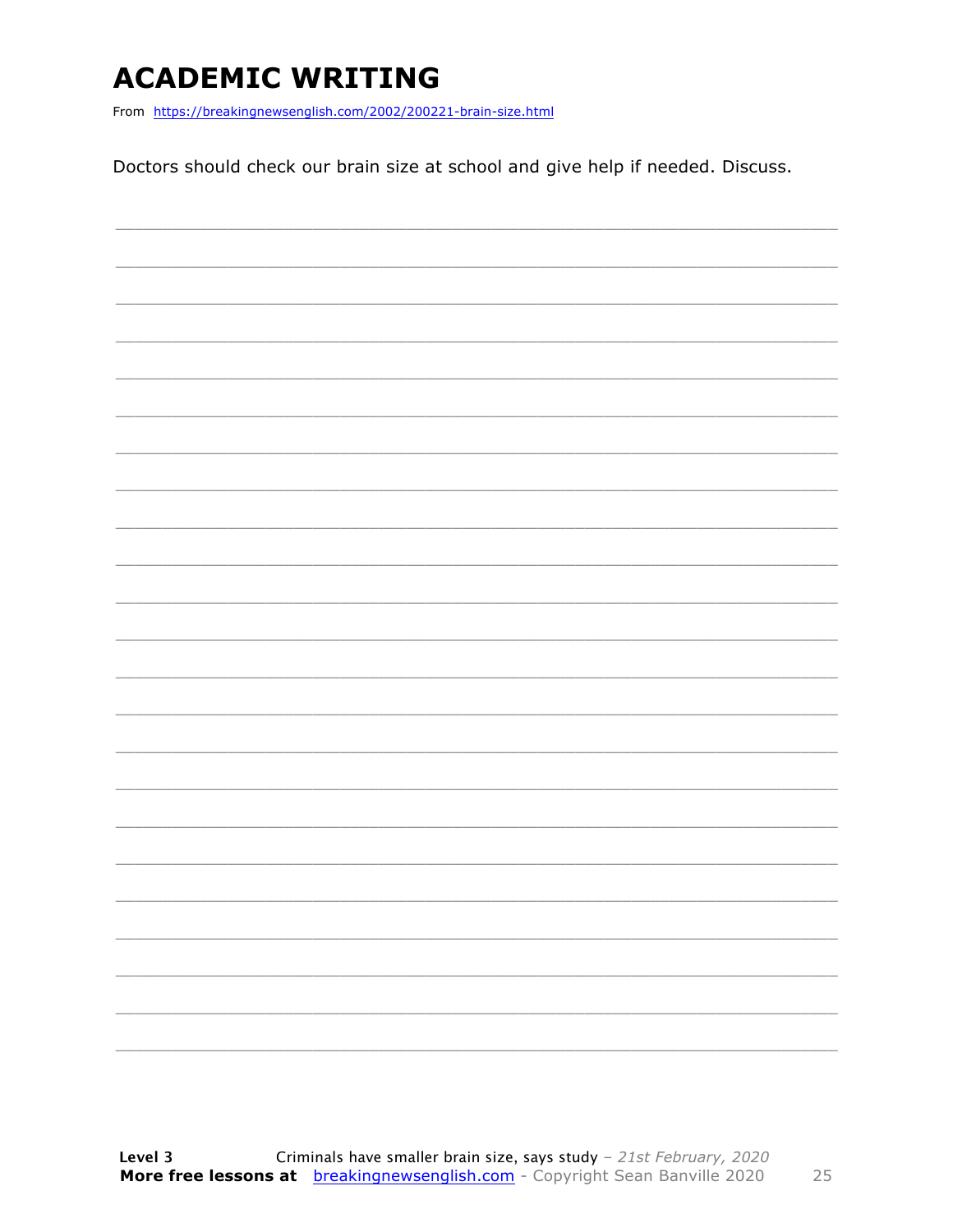#### **HOMEWORK**

**1. VOCABULARY EXTENSION:** Choose several of the words from the text. Use a dictionary or Google's search field (or another search engine) to build up more associations / collocations of each word.

**2. INTERNET:** Search the Internet and find out more about this news story. Share what you discover with your partner(s) in the next lesson.

**3. BRAIN SIZE:** Make a poster about brain size. Show your work to your classmates in the next lesson. Did you all have similar things?

**4. HEALTH:** Write a magazine article about having weekly school lessons that teach children how to look after their brain. Include imaginary interviews with people who are for and against this.

Read what you wrote to your classmates in the next lesson. Write down any new words and expressions you hear from your partner(s).

**5. WHAT HAPPENED NEXT?** Write a newspaper article about the next stage in this news story. Read what you wrote to your classmates in the next lesson. Give each other feedback on your articles.

**6. LETTER:** Write a letter to an expert on brain size. Ask him/her three questions about it. Give him/her three of your ideas on how we can look after our brain. Read your letter to your partner(s) in your next lesson. Your partner(s) will answer your questions.